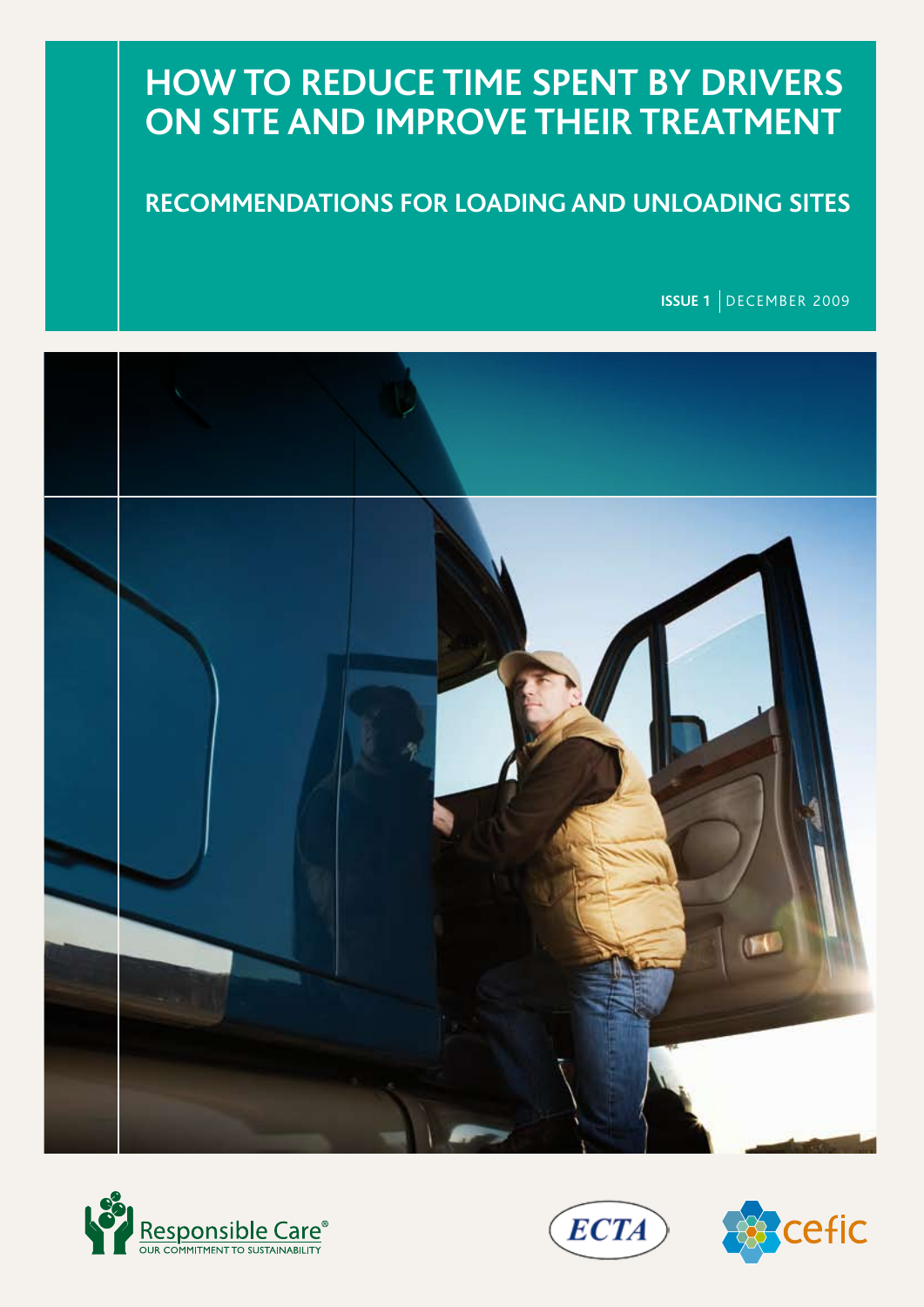#### 2 | RECOMMENDATIONS FOR LOADING AND UNLOADING SITES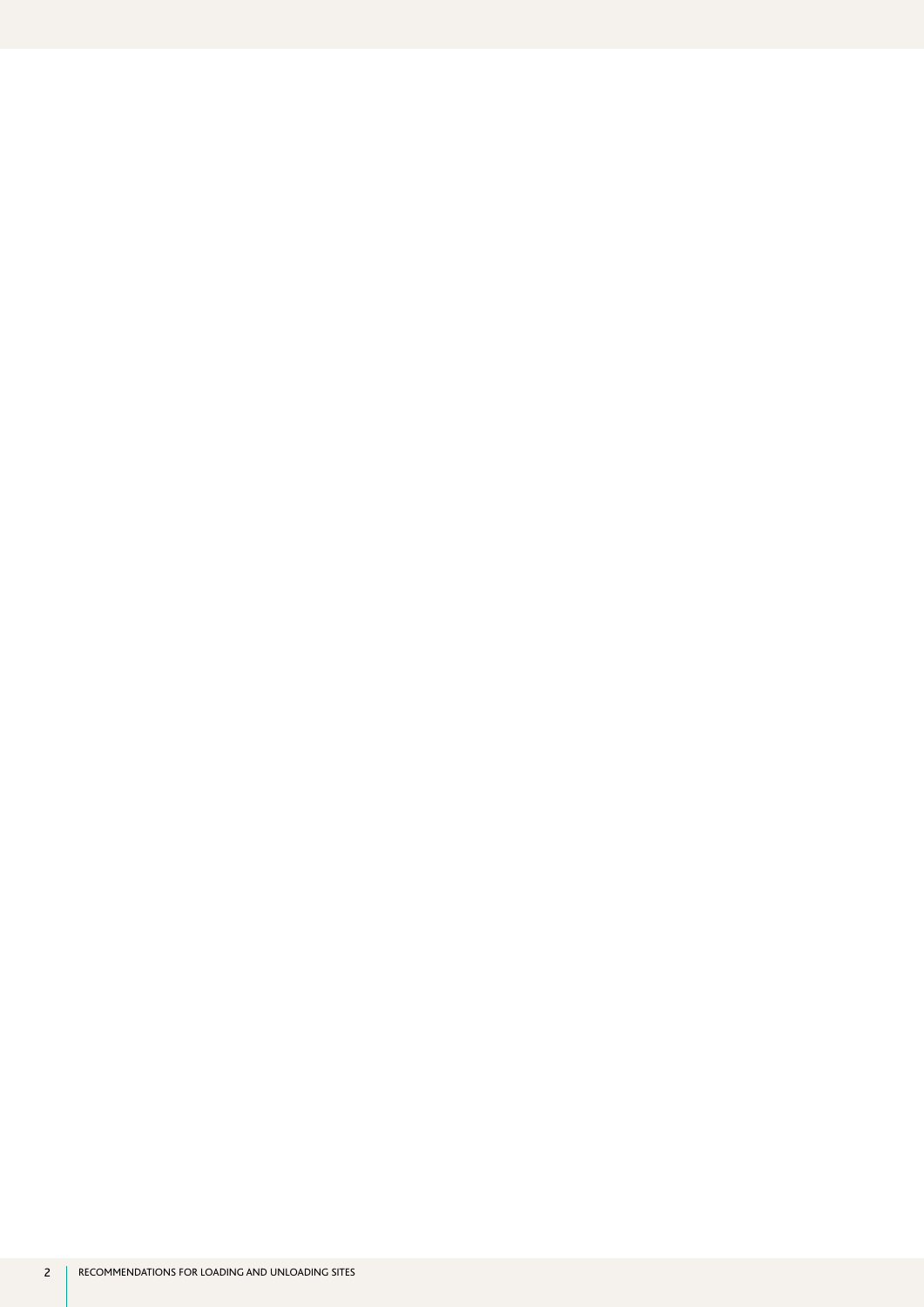

# **TABLE OF CONTENTS**

| OBJECTIVE AND SCOPE 4                                                     |    |
|---------------------------------------------------------------------------|----|
|                                                                           |    |
| POTENTIAL BENEFITS                                                        | 6  |
| STRUCTURE 6                                                               |    |
| LIST OF THE RECOMMENDATIONS THE RECOMMENDATIONS                           |    |
| <b>RECOMMENDATIONS RELATED TO:</b>                                        |    |
| 1. WORK PROCESSES (1.1 to 1. 11) 8                                        |    |
| 2. EQUIPMENT (2.1 to 2.8) 19                                              |    |
| 3. DRIVER TREATMENT (3.1 to 3.7) 27                                       |    |
| ANNEX 1: DIFFERENT STEPS IN A TYPICAL (UN)LOADING PROCESS 34              |    |
| ANNEX 2: DESCRIPTION OF A WORKING PROCESS FOR SELF-LOADING BY A DRIVER 35 |    |
| ANNEX 3: EXAMPLE OF A FORM FOR REPORTING AN UNSAFE SITUATION              |    |
| CONTACTS                                                                  | 39 |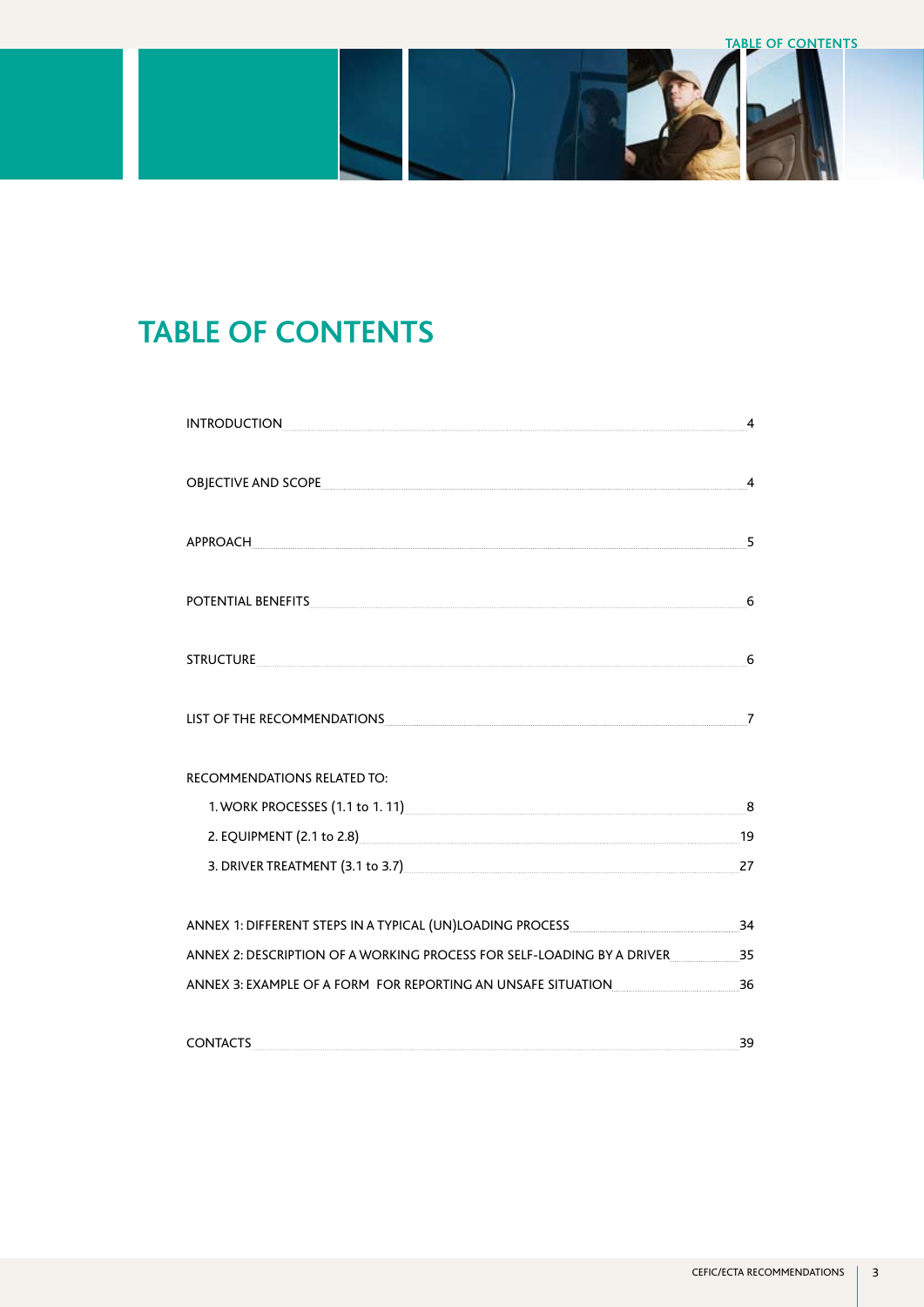

# **INTRODUCTION**

The initiative to develop Cefic/ECTA Recommendations on this issue was taken at a moment when there was a substantial shortage of drivers.

One way to overcome this shortage is making more effective use of the drivers' time by reducing the waiting times at loading and unloading sites. Reducing the waiting times should also contribute to making the driver profession more attractive. Also a more respectful treatment of the drivers at (un)loading sites will increase the attractiveness of the driver profession.

In order to address these issues, a Team comprised of representatives from the chemical industry and the transport industry, was given the task to work out a number of recommendations. Although, due to the current economic crisis, there is at this moment no driver shortage, these recommendations remain valid and worthwhile to be implemented since they will contribute to improving the efficiency of (un)loading operations and therefore in reducing the transport costs. Furthermore it is very likely that industry will be faced again with a driver shortage when the economy recovers again.

These Recommendations are of a voluntary nature and individual companies may decide to apply these in full or partly, according to their own judgment and taking into account their specific circumstances and requirements.

The applicable national and international regulations should always be complied with and they take precedence over the recommendations made in this document.

# **OBJECTIVE AND SCOPE**

The objective of these Recommendations is twofold:

- Offer a number of concrete measures that could be taken to reduce the time spent by a driver on a loading or unloading site. This can be achieved by removing a number of constraints during the loading and unloading processes, by adapting the lay-out of the site or by making use of more adequate equipment
- Suggest a number of actions that could be taken to improve the treatment of the driver at loading and unloading sites

This will ultimately result in improved efficiency, which will be of benefit to both the sites and the transport companies, as well as in making the profession of driver more attractive.

It goes without saying that the implementation of recommended or suggested actions should in no way jeopardise the safety of drivers and site personnel but to the contrary should even enhance the safety level.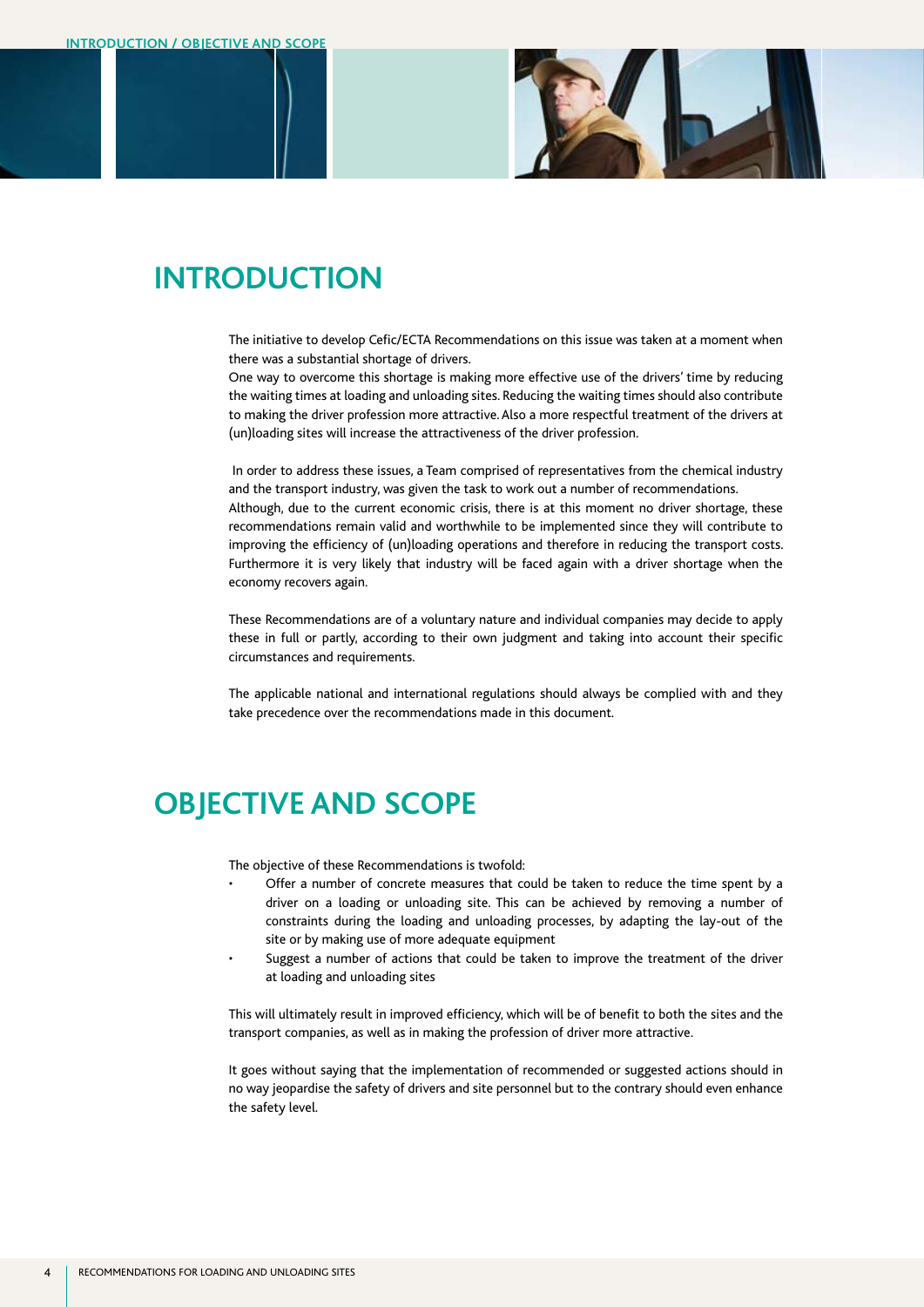

These Recommendations cover loading and unloading operations at manufacturing sites and storage terminals, as well as unloading operations at customer sites. Both packaged and bulk chemicals are being considered.

The Recommendations have been grouped into 3 categories:

- Work processes
- **Equipment**
- **Driver treatment**

# **APPROACH**

In order to develop specific recommendations on reducing the time spent by a driver on site, use was made of a typical process for unloading and loading, which can be found in ANNEX 1.

In order to quantify the potential gain in time compared to the overall time spent on a site by a driver, a survey was executed in order to measure the average maximum and the average minimum time spent on site. Data from 47 sites in different countries, involving 20,000 loading or unloading operations, were analysed and gave the following result:

| Type of product | Driver waiting time (in min) |                 |  |
|-----------------|------------------------------|-----------------|--|
|                 | Lowest average               | Highest average |  |
| Liguid bulk     |                              | 240             |  |
| Dry bulk        |                              |                 |  |
| Packaged        |                              |                 |  |

Furthermore these data were subject to box-plotting<sup>1</sup> in order to investigate the relationship between specific site set-ups and the average time spent on site.



' A box-plot graphically depicts groups of numerical data through their five-number summaries (the smallest observation (sample minimum),<br>lower quartile (Q1), median (Q2), upper quartile (Q3), and largest observation (samp (s<br><sup>Ori</sup>  $\mathbf{B}$  of  $\mathbf{A}$  average time on site (min) on site (min) on site (min) on site (min) on site (min) on site (min) on  $\mathbf{B}$ ss<br>- $\mathbf{B}$  of  $\mathbf{A}$  and site (min) on site (min) on site (min) on site (min) on site (min) on site (min) on site (min) on  $\mathbf{B}$ 

1. Intake on CoA (Certificate of Analysis)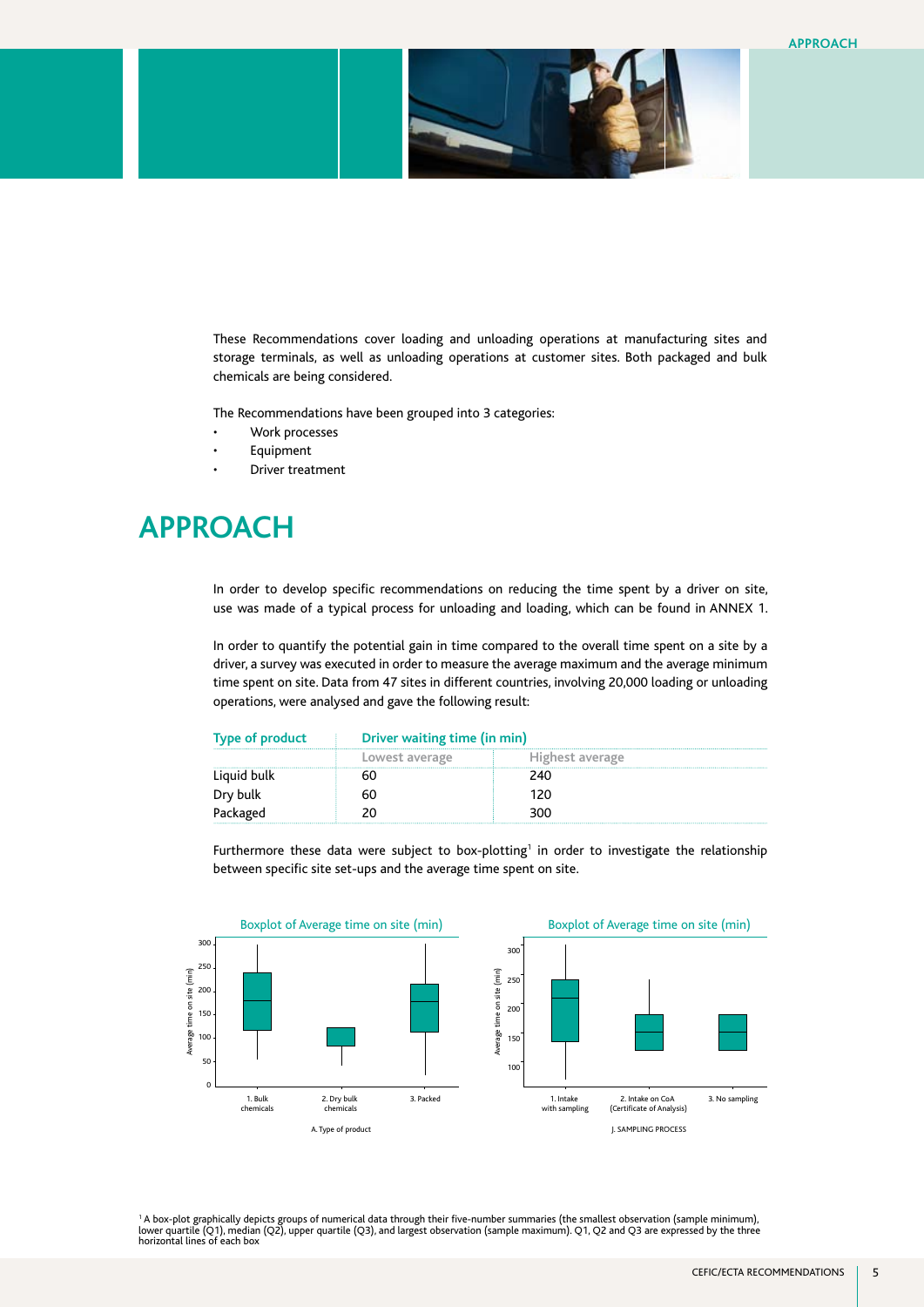

The first box-plot shows the variation of the average time for the three different types of products and clearly indicates that the biggest improvements could be made for liquid bulk and packed (un)loading operations.

The second box-plot shows the relationship between product-sampling and the average time on site and leads to the conclusion that a significant reduction in time spent on site can be achieved by avoiding sampling and replacing it by e.g. the use of CoA (Certificate of Analysis) or another quality system.

In order to develop recommendations on the treatment of drivers, account was taken of the results of a quick survey amongst drivers which indicated that drivers generally expect:

- To be treated with the same respect as site personnel
- To enjoy safe and ergonomically practical working conditions
- To spend not more time than necessary on loading/unloading sites i.e. short waiting times by having an efficient (un)loading process

## **POTENTIAL BENEFITS**

Based on the above mentioned available statistical data, the potential benefits that could be achieved by implementing these recommendations have been quantified as follows (taking into account an average transport journey time of 8 hours per shipment):

- If all sites would succeed in reducing the time spent on site with 20%, it is estimated that total freight costs could be reduced by 8 %
- If all sites would succeed in limiting the time spent on site to 2  $\frac{1}{2}$  hours, it is estimated that freight costs could be reduced by 8,50 %
- If the time spent by a truck driver at (un)loading sites is reduced from 4 hours per (un)loading operation to 1 hour, the number of shipments handled per year by one truck driver doubles.

## **STRUCTURE**

All 26 Recommendations have the same structure

- *• Title*
- *• Description*
- *• Achievable benefits (split into the impact on "time spent on site", on "driver treatment" and "other")*
- *• Key considerationsfor implementation*
- *• Feasibility (of implementation)*
- *• Additional comments(including examples of best or bad practices,where available)*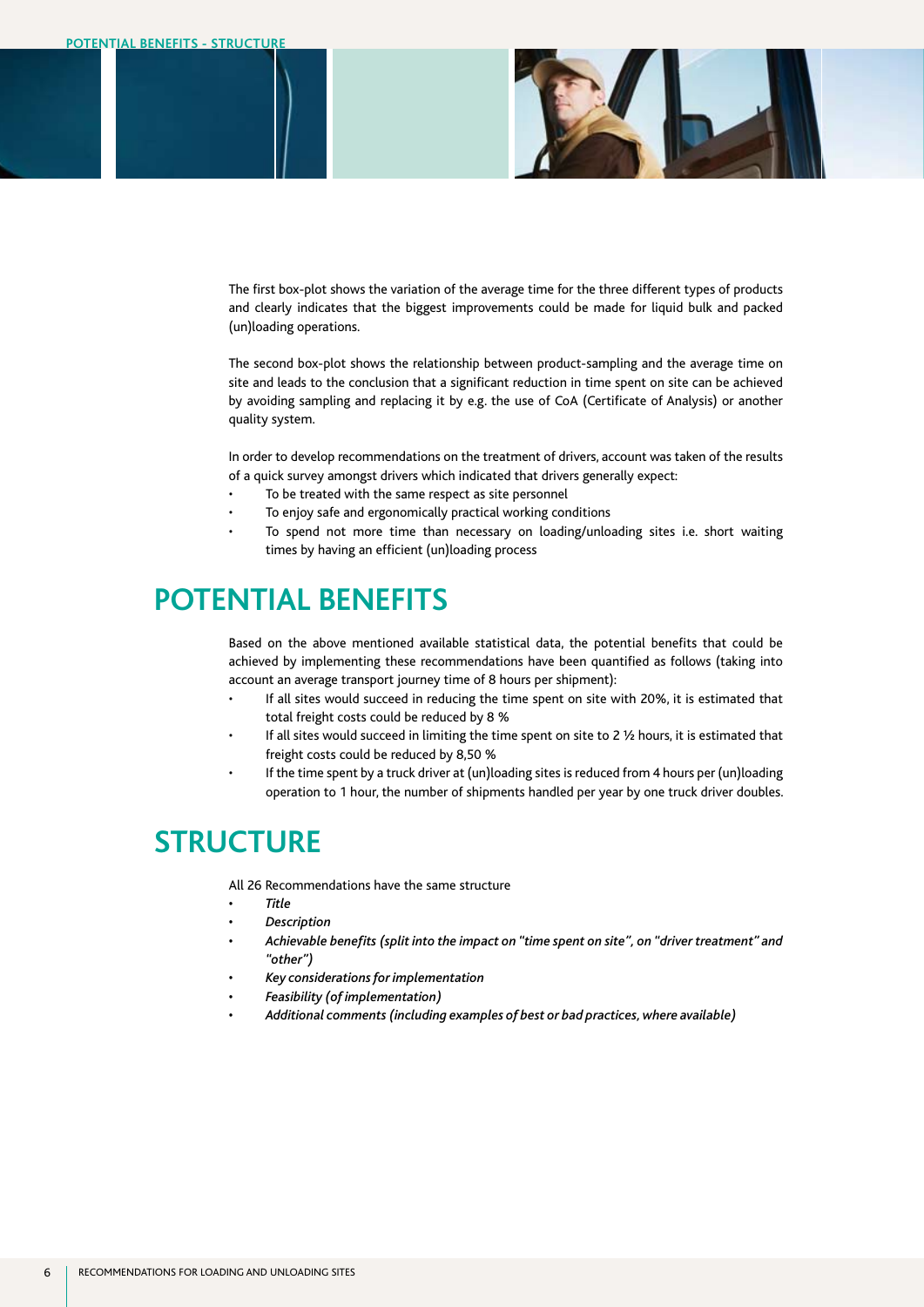

# **LIST OF THE RECOMMENDATIONS**

In order to help interested readers in taking a decision on whether or not to implement a Recommendation, an indication has been provided in the table below of the likely beneficial impact on both the time spent on site and on the treatment of the driver. This benefit needs to be balanced against the efforts and costs required for implementing the Recommendation. For this purpose an indication is provided in the column "Feasibility". The last two columns indicate whether a recommendation is applicable to loading and/or to unloading sites.

It is obvious however that these are only general indications and that the particular conditions at each site have to be taken into account.

| <b>Ref</b> |                                               | <b>Benefit</b> (a)<br>Time<br><b>Treatment</b> |                   | <b>Feasibility</b> | <b>Applicable to:</b> |                   |
|------------|-----------------------------------------------|------------------------------------------------|-------------------|--------------------|-----------------------|-------------------|
|            |                                               |                                                |                   | (b)                |                       | Loading Unloading |
|            | <b>WORK PROCESSES</b>                         |                                                |                   |                    |                       |                   |
| 1.1        | Self-loading by drivers                       | **                                             | $\frac{1}{2} \xi$ | $**$               | ✓                     | ✓                 |
| 1.2        | Time slot booking                             | **                                             | $**$              | ***                | ✓                     | ✓                 |
| 1.3        | Customer pick-ups                             | $*$                                            |                   | $*$                | ✓                     |                   |
| 1.4        | Drop & Swap                                   | ***                                            |                   | $\frac{1}{2}$      | ✓                     |                   |
| 1.5        | Pre-loading                                   | ***                                            |                   | **                 | ✓                     |                   |
| 1.6        | Self-loading combined with Drop & Swap        | **                                             | $\frac{1}{2} \xi$ | $\frac{1}{2}$      | ✓                     |                   |
| 1.7        | Site lay-out                                  | **                                             |                   | $\frac{1}{2} \xi$  | ✓                     | ✓                 |
| 1.8        | Tight-fit loading of packages                 | **                                             | $\frac{1}{2}$     | $\frac{1}{2} \xi$  | ✓                     |                   |
| 1.9        | Overloading                                   | **                                             |                   | $**$               | ✓                     |                   |
| 1.10       | Already partially loaded trucks (packaged)    | **                                             | $\frac{1}{2} \xi$ | ***                | ✓                     |                   |
| 1.11       | <b>Behaviour Based Safety (BBS) system</b>    | $**$                                           | ***               | ***                | ✓                     | ✓                 |
|            | <b>EQUIPMENT</b>                              |                                                |                   |                    |                       |                   |
| 2.1        | Payload                                       | ***                                            |                   | **                 | ✓                     |                   |
| 2.2        | Fixed quick dry-break couplings               | $\frac{1}{\sqrt{2}}$                           | **                | $**$               | ✓                     | √                 |
| 2.3        | Utilisation of site facilities                | ***                                            |                   | **                 | ✓                     | ✓                 |
| 2.4        | Speed of loading                              | ***                                            |                   | **                 | ✓                     |                   |
| 2.5        | One-compartment tanks                         | ***                                            | $\frac{1}{2} \xi$ | **                 | $\checkmark$          |                   |
| 2.6        | Availability of auxiliary equipment           | $\frac{1}{\sqrt{2}}$                           | $\frac{1}{2} \xi$ | ***                | ✓                     | ✓                 |
| 2.7        | Location of weighing bridge                   | ***                                            |                   | $\frac{1}{2}$      | ✓                     | ✓                 |
| 2.8        | Automated customs declaration                 | *                                              |                   | ***                | ✓                     |                   |
|            | <b>DRIVER TREATMENT</b>                       |                                                |                   |                    |                       |                   |
| 3.1        | Standard set of Personal Protective Equipment |                                                | ***               | $**$               | ✓                     | ✓                 |
| 3.2        | Reporting unsafe situations                   | $\overline{\phantom{a}}$                       | ***               | **                 | ✓                     | ✓                 |
| 3.3        | Standard loading/unloading procedures         | ***                                            | **                | **                 | ✓                     | ✓                 |
| 3.4        | Multilingual notice boards                    | $\frac{1}{\sqrt{2}}$                           | $**$              | ***                | ✓                     | ✓                 |
| 3.5        | <b>Exchange of experience</b>                 | $\overline{a}$                                 | $\frac{1}{2} \xi$ | ***                | ✓                     |                   |
| 3.6        | Pre-check of sites of new customers           | **                                             |                   | **                 |                       | √                 |
| 3.7        | Provision of sanitary/rest rooms              |                                                | ***               | $**$               | ✓                     | ✓                 |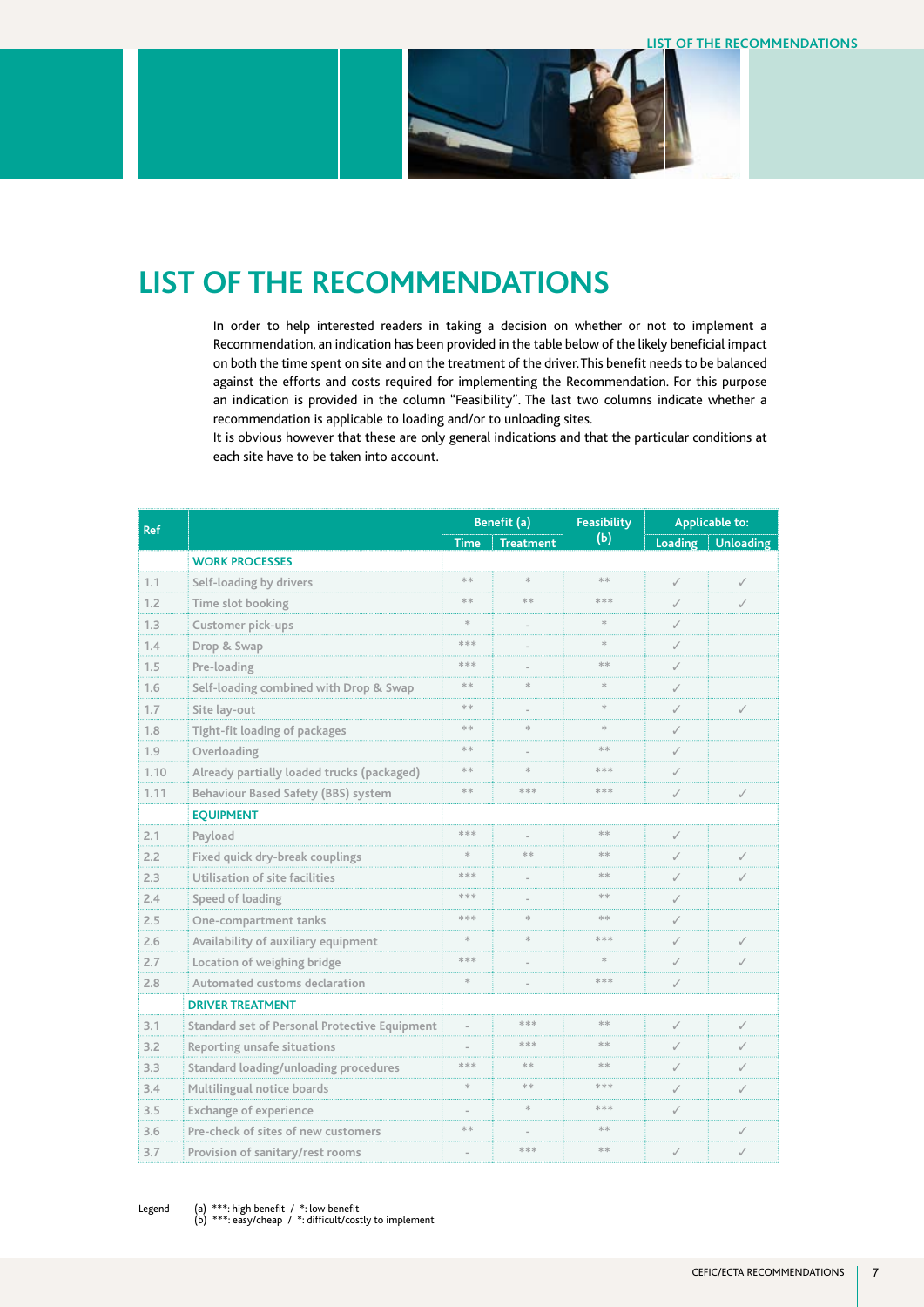

# **1. Work Processes**

## **RECOMMENDATION 1.1: Self-loading by drivers**

#### **Description**

Whereas loading and unloading is usually performed by site personnel, consideration should be given to have these operations be carried out by dedicated and well-trained drivers under properly controlled conditions. This may avoid delays due to the lack of availability of site personnel, especially when the personnel is not dedicated to the (un)loading process.

#### **Achievable benefits**

#### *Time on site*

- Time saved per truck by avoiding waiting at loading points due to unavailability of site personnel and of documentation/equipment checks: 30 to 45 minutes per load.
- Optimisation of the occupation of loading equipment
- Opening hours of the site can be extended
- More flexibility for hauliers and increased fleet efficiency by avoiding waiting time e.g. loading at night

#### *Driver treatment*

Enhance driver's role and active involvement

#### *Other*

- Creating an opportunity for building a long-term relationship
- Possible leading to cost savings on site personnel

#### **Key considerations for implementation**

- The site needs
	- to carry out a proper risk assessment of the operation, involving the haulier(s)
	- to set up and carry out a proper training programme for drivers
	- • to take measures to protect the personal safety of the driver: e.g. automating the loading operation will help in minimising safety risks
	- to take appropriate precautions to guarantee product integrity and quality
	- to monitor the loading operation e.g. camera surveillance
- The haulier needs to provide capable and responsible drivers
- The site and the haulier need to conclude a separate service agreement, clearly determining the working process, the integration in the overall loading operations, and the respective responsibilities and liabilities

#### **Feasibility**

- Easier to implement for non-dangerous products and commodities
- • Easier achievable at modern loading sites (adapting existing installations may be costly)
- Hauliers should not be forced into such an agreement
- This practice is mainly applicable for specific products with a high turnover and which are transported by a limited number of dedicated hauliers and drivers.

- • Care should be taken not to force the driver getting involved in operations, without proper introduction/training
- An example of the description of such a working process for self-loading by drivers can be found in the table in ANNEX 2.
- It is recommended that trained drivers should be readily identifiable e.g. wearing "marked" safety helmets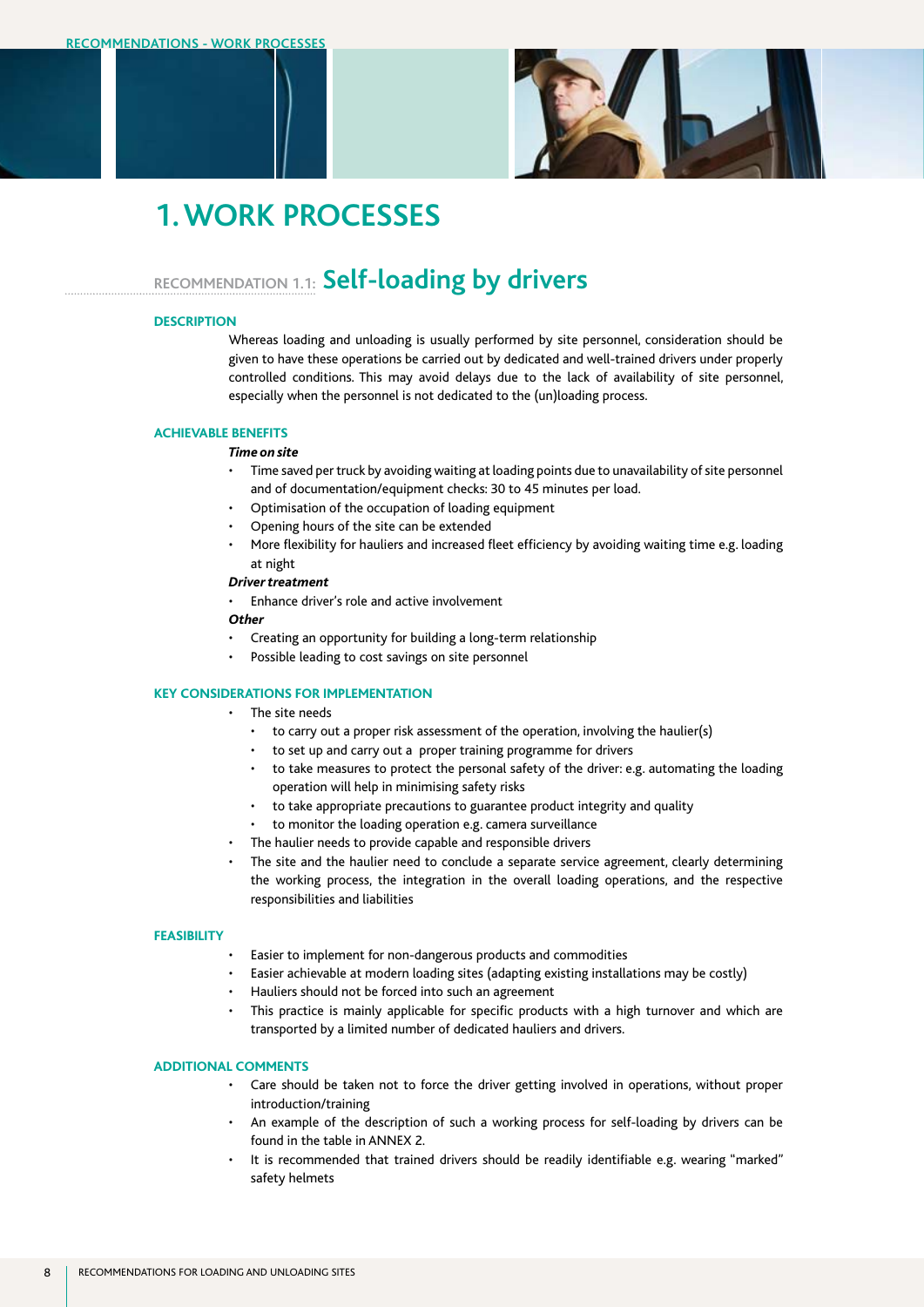**recommendations - work processes**



## **RECOMMENDATION 1.2: Time slot booking**

#### **Description**

Time slot booking is a process in which hauliers are required to book in advance a time slot for loading, preferably by electronic means. It enables the loading site to evenly spread the arrival of trucks and to minimise waiting times for drivers at the loading site.



#### **Achievable benefits**

- *Time on site*
- Time saved per truck: 20 to 30 minutes as loading can readily take place upon arrival of the truck.

*Other*

Workload is evenly spread for the loading site with no or few peak hours.

#### **Key considerations for implementation**

- Make use of an IT- based time slot booking system, with efficient access by third parties thus avoiding manual administrative work.
- • Install a planning tool for each loading site.
- Align the availability of personnel to the planning forecast
- Establish and communicate clear priority rules for "late arrivals" and "early arrivals" but include enough flexibility in the planning to deal with these e.g. for long haul transports. Only 70% of the loading site capacity should be "slotted" to ensure that the planning can actually be met.
- Integrate "customer pick-up's" by e.g. providing for empty slots.
- Take into account the particular characteristics of the site e.g. location in a congested area

#### **Feasibility**

- To be considered for sites which handle a significant number of shipments and which have centralised loading bays
- Setting up an IT booking system requires only a small investment.
- Consider the necessity of having to adapt the site organisation and order planning process

- This practice is already in use at 30% of major chemical sites in Europe and at more than 80% of tank storage terminals
- Absence of flexibility may result in extended waiting times.
- Planning is not sufficient in itself: monitoring compliance with this schedule is equally important as hauliers tend to book the earliest possible time slot.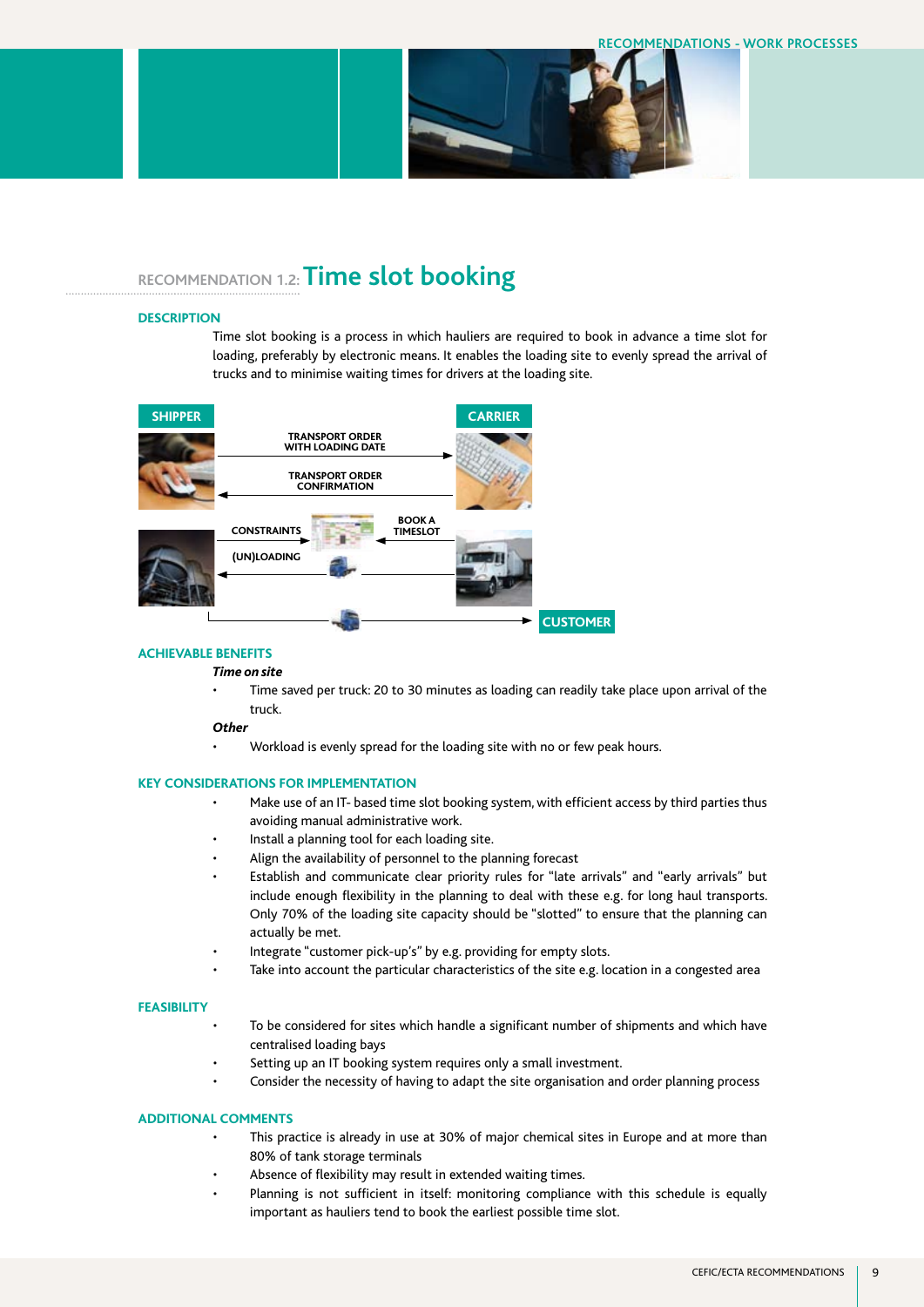

# RECOMMENDATION 1.3: **Minimise the number of** non-scheduled customer pick-ups

#### **Description**

Where possible the number of non-scheduled customer pick-ups (whereby the transport is arranged by the customer) should be minimised and replaced by transport arranged by the producer itself, as the planning of the loading will be easier to manage. Additionally the percentage of drivers, who are familiar with the site will increase and may help in reducing the time spent on site.

#### **Achievable benefits**

#### *Time on site*

- • Time saved per truck: 15 to 30 minutes. It is estimated that on average 15 to 20% of loadings are customer pick- ups.
- A better truck turnaround time at the loading site for the regular hauliers, not being hindered by customer pick-ups by drivers who are not familiar with the site.

#### **Key considerations for implementation**

• Whereas it may be difficult or unnecessary to minimise scheduled customer pick-ups, the reduction of their number will probably require the intervention of the Commercial Department.

#### **Feasibility**

- Discussions with the Commercial Department, responsible for agreeing on delivery terms in contracts with customers, will be needed.
- • For long haul traffic this may be difficult to implement as the "regular" hauliers do not serve those remote locations and back haul is generally difficult from these locations

- In case of non-regular customer pick-ups the quality of the transport equipment, the compliance with safety requirements and familiarity with site regulations (including mastering the language of the site) tend to be not always up to standard and therefore may disturb even more the planned loadings.
- A major tank container operator investigated the relationship between the familiarity of drivers with the loading site and the number of loads they could perform per shift (which is directly related to their time spent on site). This survey was based on 225 loads in a site in Belgium and a site in Germany, whereby all drivers covered the same distance between the depot/terminal and the loading site

| Communication / familiarity with site High |       | Average | l OW |
|--------------------------------------------|-------|---------|------|
| Average loads per day (12-hour shift)      | - 3.1 |         |      |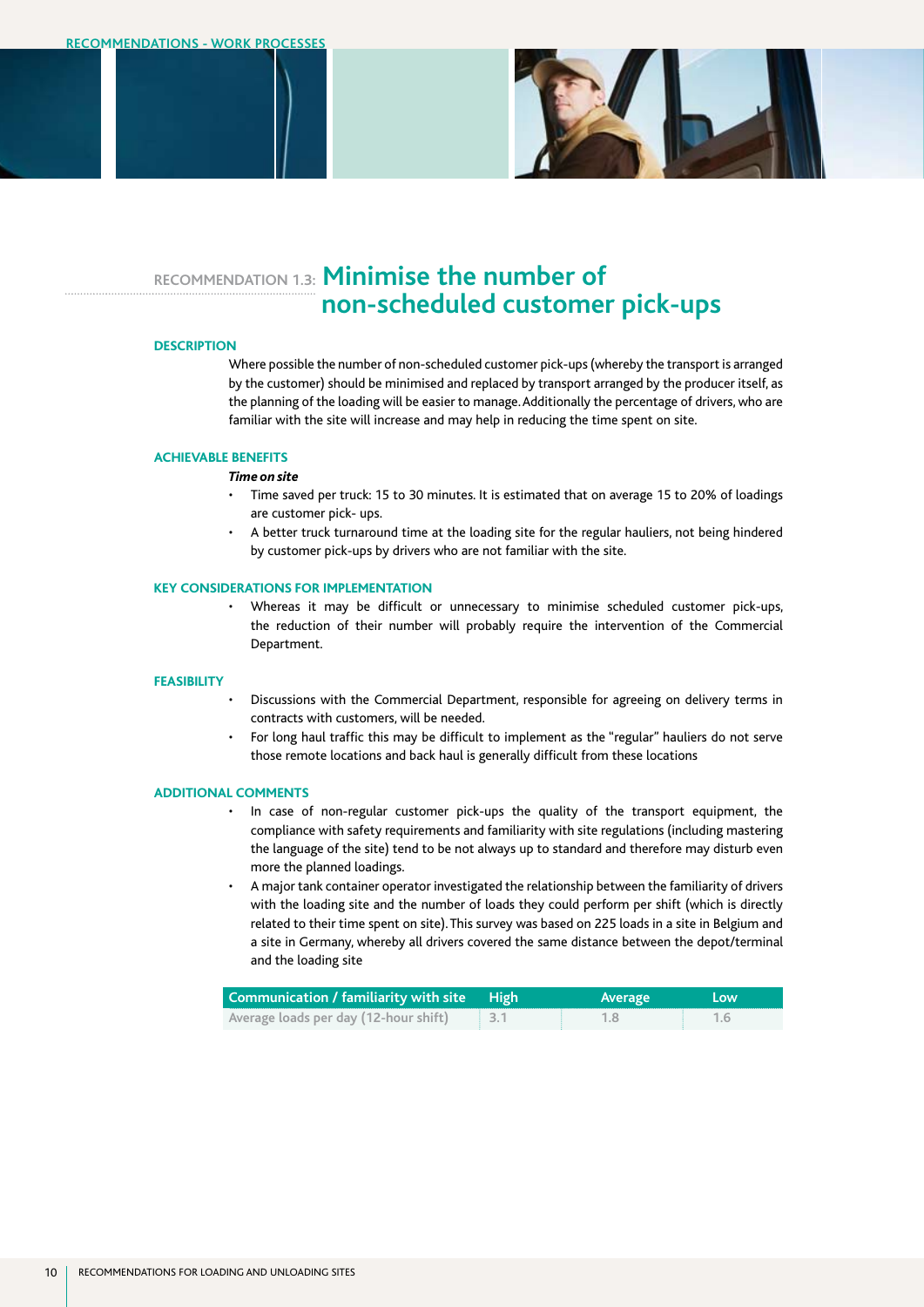

### **RECOMMENDATION 1.4: Drop & Swap**

#### **Description**

Drop and Swap is a process in which containers and tank-trailers are put at the disposal of the loading site by the haulier, either on its parking lot or in a separate container depot. Site personnel perform the loading operation and prepare also all documentation, leaving the haulier to pickup the container/trailer for transport to the customer at his convenience in accordance with the required delivery date. In this practice the haulier is not involved at all in the loading process.

#### **Achievable benefits**

#### *Time on site*

- No loading time for haulier. It is estimated that 30% to 70% of all loadings could be covered by this practice.
- No handling or waiting time for drivers

#### *Othe*r

- The site can optimise its internal planning and loading operation
- More planning flexibility for hauliers

#### **Key considerations for implementation**

- The producer needs to investigate which product streams can be involved and for which customers this could be beneficial
- An agreement between the loading site and the haulier is required
- A sufficient number of trailers and related equipment must be made available
- The personnel of the loading site needs to be trained as drivers
- • A parking area for ADR products must be available at the loading site
- Any equipment liability aspects need to be discussed and agreed upon by the haulier and the loading site
- The loading site will have to adapt its site organisation as well as the loading process

#### **Feasibility**

- Is only applicable for those customers who order high volumes at regular intervals
	- Although the implementation may require a major effort, the resulting benefits may be substantial.
- There may be a need to invest in additional parking area.

- The system has been implemented at several big chemical sites with several hauliers using the system
- For small sites an agreement with one single haulier is recommended in order to benefit from economies of scale
- The use of yard tractors may be envisaged if this is more convenient and applicable than the use of trailers, provided the necessary training is provided to site personnel
- The site planning needs to take the impact of "urgent" Drop & Swap operations into account.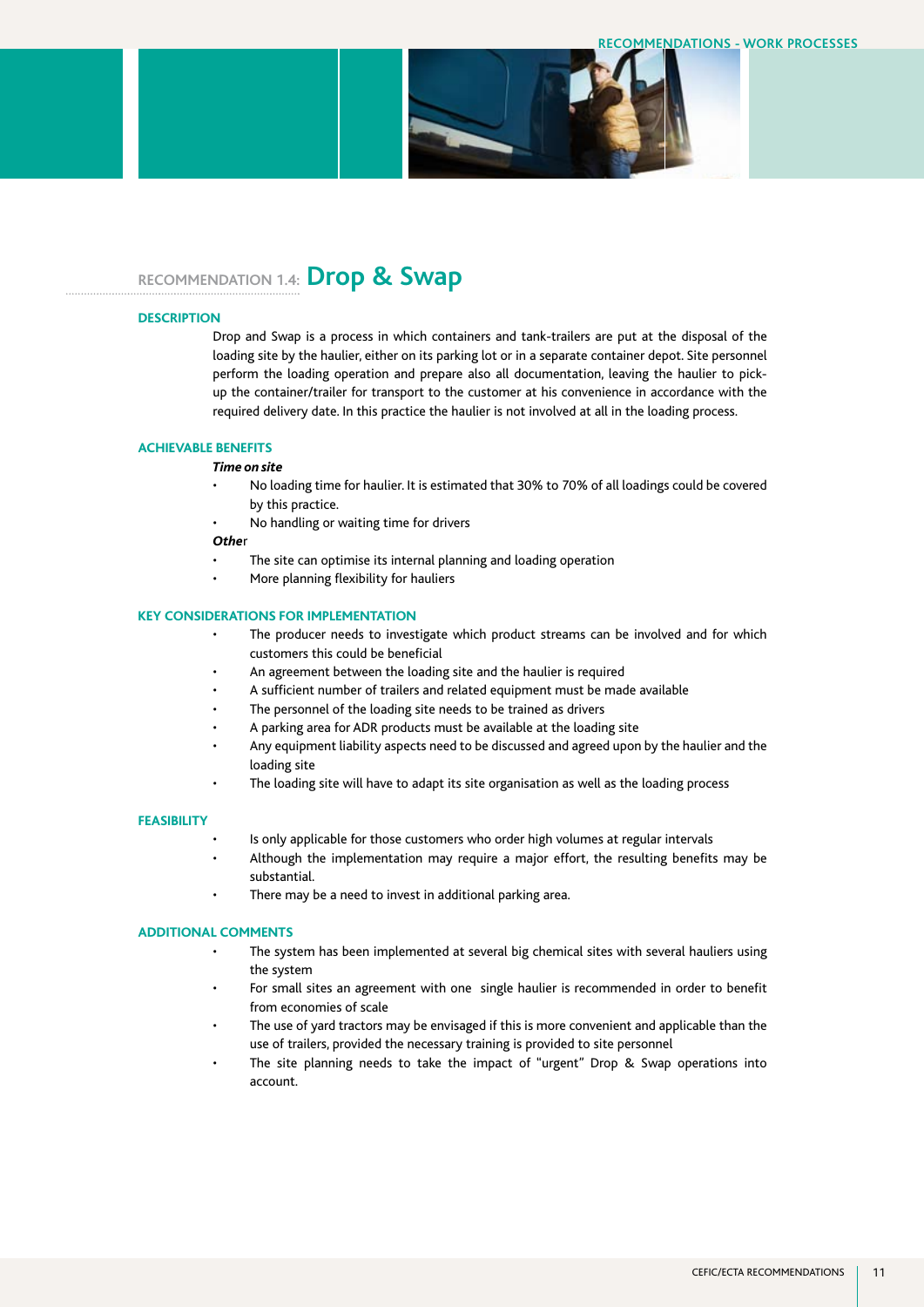

# **RECOMMENDATION 1.5: Pre-loading**

#### **Description**

Pre-loading is an operation in which a small number of dedicated drivers perform the transport from the site of the haulier to the site of loading and back. Another driver carries out the follow-on transport from the haulier's site (depot or terminal) to the end customer. It gives the haulier the possibility to load in off-peak hours.

#### **Achievable benefits**

#### *Time on site*

- Time saved per truck: more than 30 minutes. It is estimated that 40% of loadings could be covered
- No waiting time due to handling in off-peak hours, providing a "fast lane" to loading
- Drivers can avoid traffic jams

#### *Driver treatment*

- Reduction of stress
- May help keeping older drivers in the profession

#### *Other*

More planning flexibility for both hauliers and the loading site

#### **Key considerations for implementation**

- Hauliers who are located at short distance of loading sites will benefit most
- Hauliers and the loading site have to agree upon clear arrangements
- • A sufficient number of containers and tank trailers are required
- The loading site needs to provide sufficient staff during off-peak hours
- The process of handling the transport documentation for each load needs to be clearly described, in order to avoid mismatches between loads.

#### **Feasibility**

More applicable to loadings which do not require an intervention by customs or surveyors

#### **Additional comments**

Pre-loading can be combined with self-loading by drivers.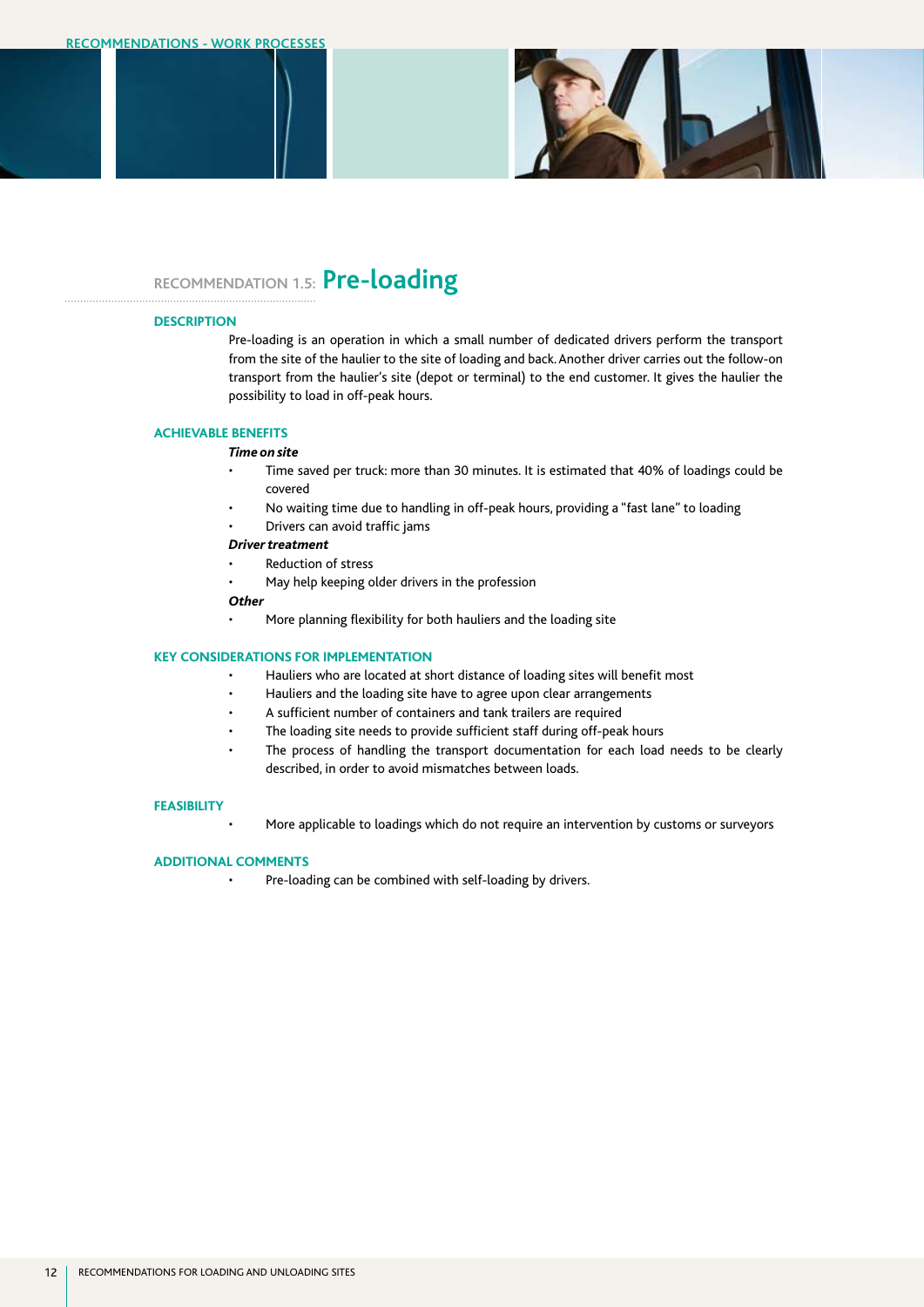

# **RECOMMENDATION 1.6: Self-loading by drivers in combination with Drop & Swap**

#### **Description**

A pool of dedicated drivers performs the transport between an ADR parking area and the loading site where they also carry out the loading operation, and back. International drivers carry out the follow-on transport of the loaded trucks from the parking area to customers.

#### **Achievable benefits**

#### *Time on site*

- Time saved per truck: + 45 minutes at site. It is estimated that up to 50% of loadings could be covered by this practice.
- Off peak loading through "fast lane" procedures will reduce the total handling time
- The involvement of dedicated drivers will help solving language problems at the site and speeding up check-in procedures as they will be very familiar with the site
- Drivers will avoid traffic jams on the road and peak hours at the loading site

#### *Driver treatment*

- More specific and targeted site safety training can be provided to dedicated drivers
- May help keeping older drivers in the profession

#### *Other*

Long-term partnership benefits all parties involved

#### **Key considerations for implementation**

- This practice requires an ADR parking, which
	- can be used and possibly operated by a group of different hauliers
	- is strategically located in the vicinity of a chemical production area
	- may require a joint investment by hauliers and chemical site(s) in case of an external ADR parking or depot.
- The loading site and the hauliers involved need jointly to analyse product streams and customers in order to target an appropriate business sector and must agree upon procedures and respective responsibilities
- The loading site
	- may need to invest in suitable and easy-to-use loading stations in order to guarantee safety and product integrity
	- has to develop and implement a training programme for terminal drivers
	- has to adapt its organisation to deal with extended opening hours
- The hauliers need to select and have trained a flexible pool of "terminal drivers"

#### **Feasibility**

Although the need for mutual capital investment may be an obstacle, the benefit for all parties involved should not be underestimated.

#### **Additional comments**

None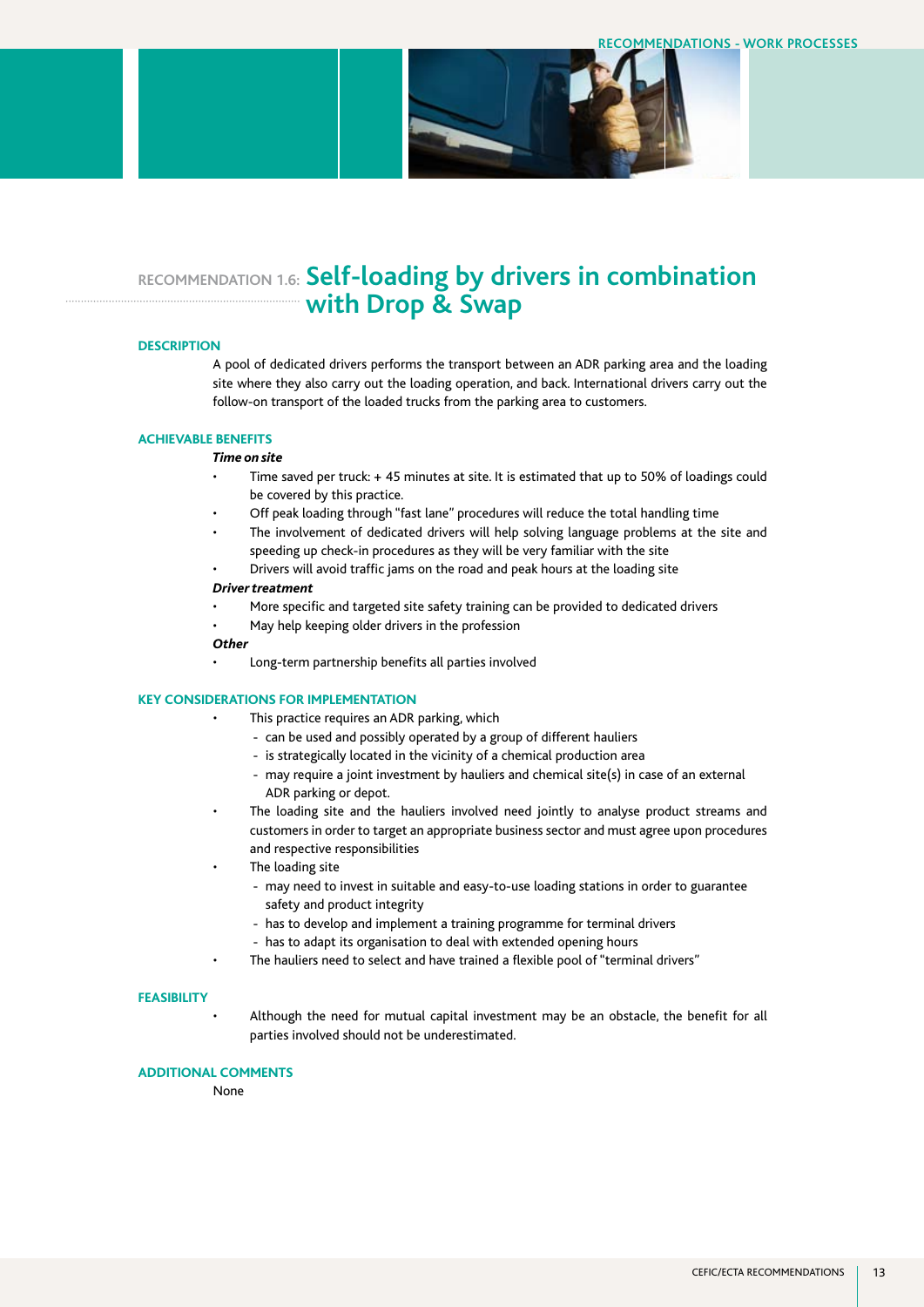

## **RECOMMENDATION 1.7: Site lay out**

#### **Description**

The functional lay-out of a loading site and its corresponding traffic flow may be optimised by grouping interrelated activities in one physical location whilst physically separating them from less complementary activities. The resulting revision of the operating procedures will help in reducing the distances to be covered and thus the time spent by the driver between the successive steps of the loading process.

#### **Achievable benefits**

#### *Time on site*

Time saved per truck: up to 20 minutes, which can be assumed to apply to all loadings *Other*

More fluent traffic flow on the site, reducing the risk for accidents

#### **Key considerations for implementation**

- Centralise functions at one single location: entrance, security-check, shipping office (documents), weighing
- Keep the areas for the following operations separate
	- production and logistics (this will avoid unnecessary traffic in production areas,
		- enhancing safety)
	- loading and unloading
	- packed and bulk goods
- • Centralise the operations of loading packed goods as this will shorten the distances for forklift-drivers, resulting into a faster loading

#### **Feasibility**

High investment needed to implement the changes. Therefore this is typically a consideration for new sites or bigger "change"-projects or where existing infrastructure can be adapted easily

#### **Additional comments**

- Separate gates for containers, bulk, packed goods, express cargo could be considered, especially for new sites but this may involve even higher investments for existing sites
- If possible, the installation of an on-site customs clearance office can be considered

*Example of Best Practice:* Several sites have concentrated (un)loading operations close to the gate, as this significantly minimises the distances to be covered by the driver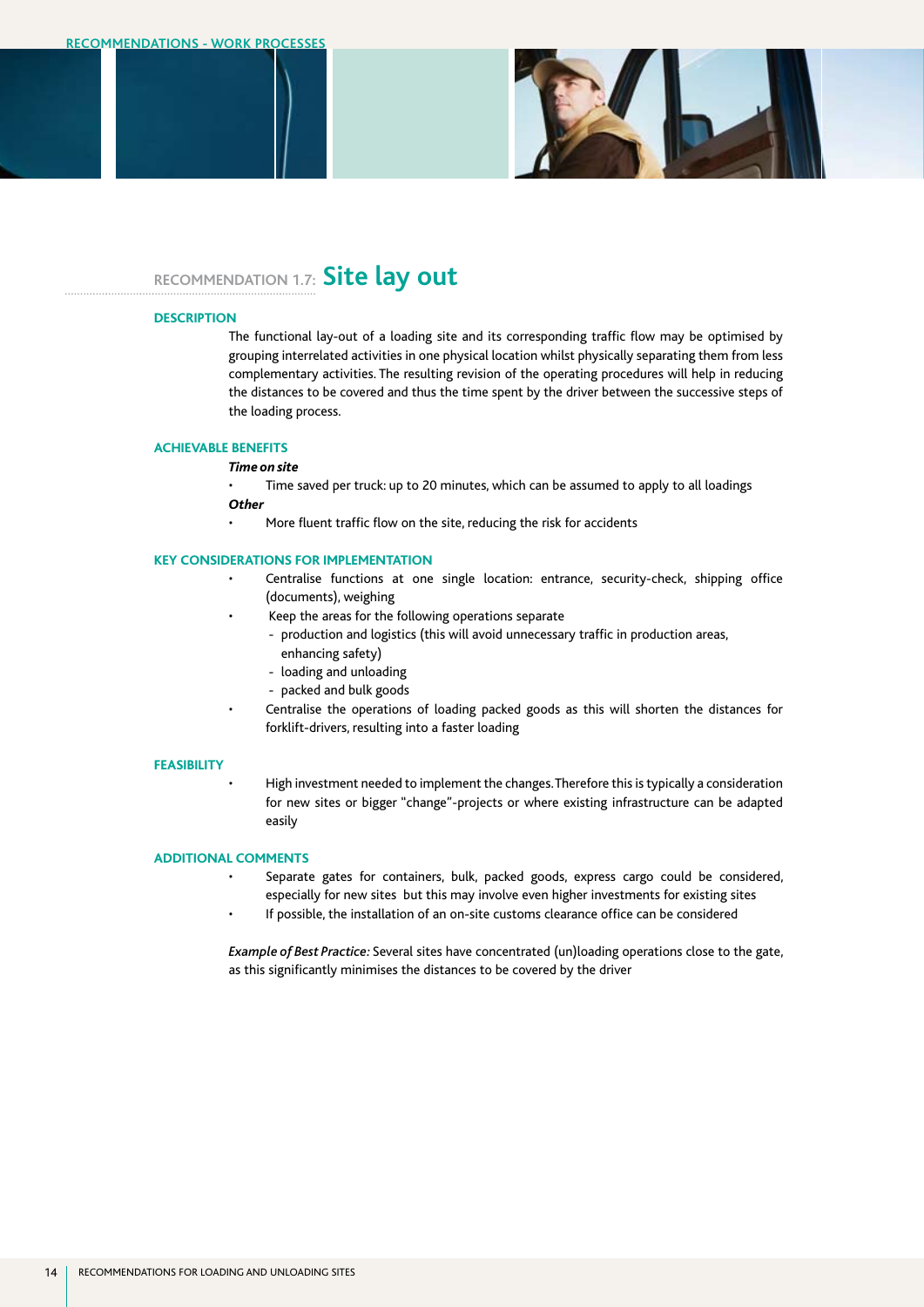

## **RECOMMENDATION 1.8: Tight-fit loading of packages**

#### **Description**

When loading packages into a container or onto a vehicle, the stowage should be carried out in such a way as to have the other packages and the walls of the container of the vehicle helping in minimising the free movement (by close stowage of the packagings against the vehicle walls and between individual packages). This "tight-fitting" or "form-locking" of the load on a vehicle will reduce the time required for securing.

#### **Achievable benefits**

#### *Time on site*

Time saved per truck: up to 20 minutes, which can be assumed to apply to all loadings, requiring securing

#### *Driver treatment*

• Less danger for the driver when fixing the goods

#### **Key considerations for implementation**

- Difficult since most of the dimensions of currently used pallets have to be changed to reach a "tight fit" on the trailer and therefore a high investment is required to change the palletsize.
- The vehicle walls need to be of sufficient strength to withstand the load forces.
- "Tight-fitting" should not result in causing damage to packages or walls.

#### **Feasibility**

Rather low since high amount of money has to be invested (different for side walls and back walls).

#### **Additional comments**

Useful guidance on securing can be found in

- • The Cefic/ECTA Guidelines for transport equipment used for chemical packed cargo (www.cefic.org/files/Publications/ChemicalPackedCargoMarch%202007.pdf)
- European Commission Best Practice Guidelines for Cargo Securing for Road Transport (ec.europa.eu/transport/roadsafety/vehicles/best\_practice\_guidelines\_en.htm)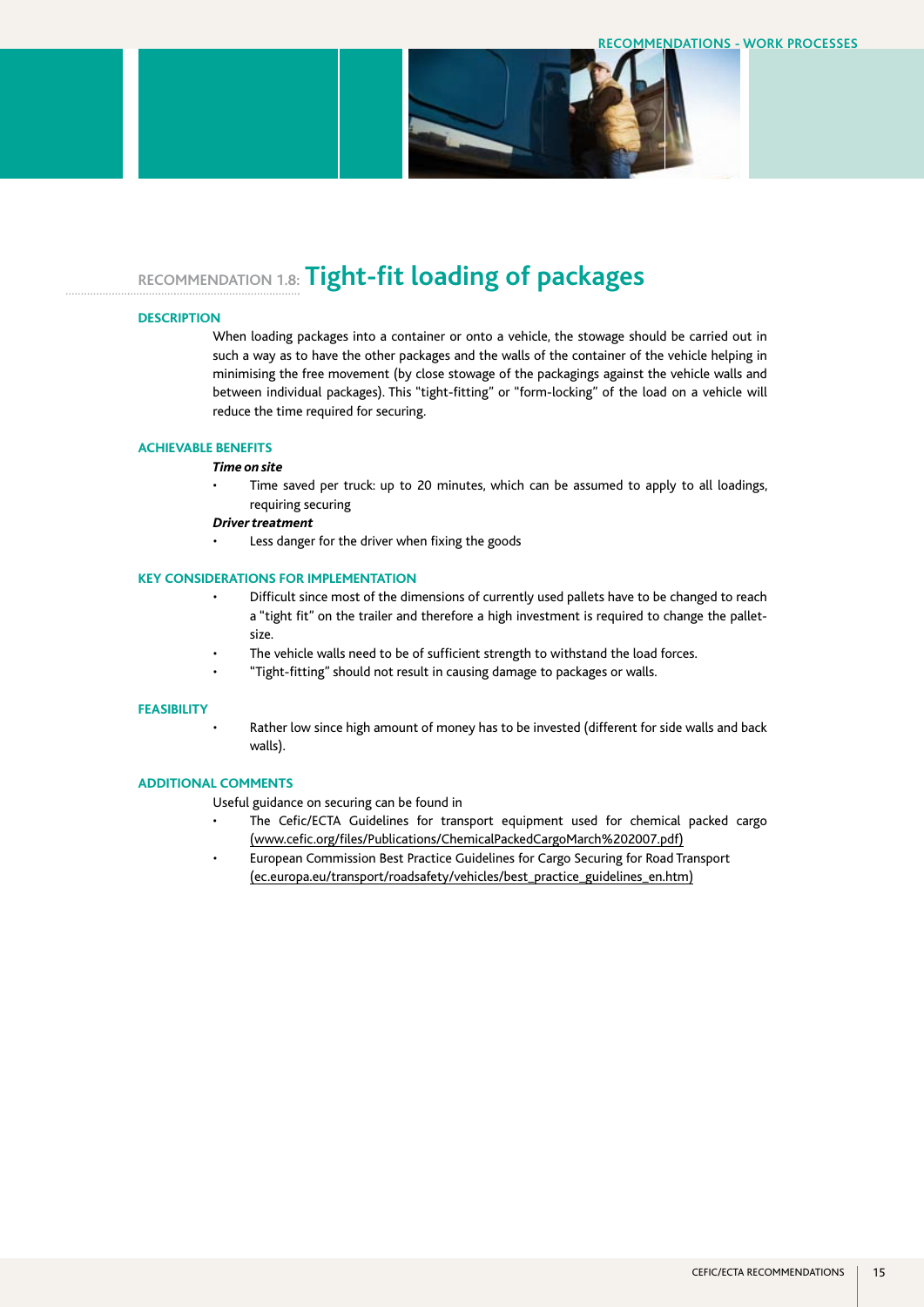

### **RECOMMENDATION 1.9: Avoid overloading**

#### **Description**

Any effort should be made to stay in conformity with the legal requirements for filling degrees of tanks and for maximum authorized weights of loaded vehicles, as this may result in additional handlings such as partial unloading and extra administrative work. Trucks, especially those for packaged goods, have to be weighed before loading and the expected gross weight after loading be checked against the legal limits i.e. ADR (filling ratio) for bulk liquids and/or a legal requirements on the total authorised vehicle weight, which may differ from country to country.

In order to avoid physical over-loading or loading more than the requested amount the use of an in-line mass flow meter or loading on a weighing bridge is recommended for bulk liquid products.

#### **Achievable benefits**

#### *Time on site*

No waste of time due to partial unloading and extra administrative burden.

#### **Key considerations for implementation**

Bulk/liquid: the number of in-line mass flow meters and the installation of an on-line weighbridge need to be considered in the light of the number of products involved. Product contamination is an important aspect for consideration if mass flow meters are used for multiple products.

#### **Feasibility**

- Packed goods: easy implementation
- Bulk liquids: A mass flow meter can easily be installed in modern loading sites. The installation of an on-line weighbridge will require a high investment.

#### **Additional comments**

For packed goods the system of pre-cross-check is already implemented in many sites.

*Example of Best Practice:* Several sites have already implemented a fully automated load control system for bulk liquids where quantity limits can be pre-set.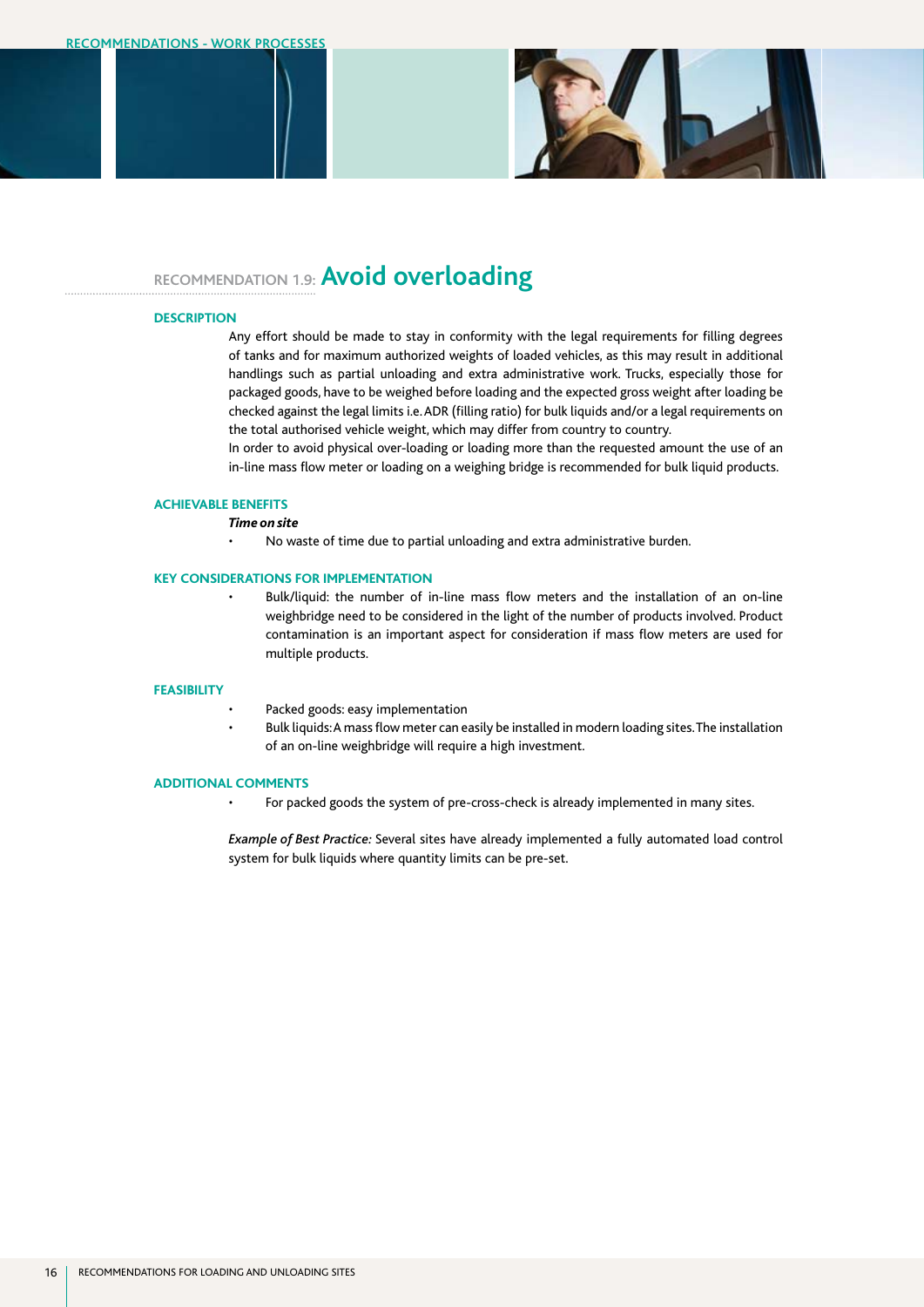**recommendations - work processes**



# **RECOMMENDATION 1.10: Advance information on already loaded packaged goods**

#### **Description**

It is important for the haulier to receive in advance information about the type of the product(s) to be loaded, the dimensions of the pallets and the weight of the goods already loaded at a previous loading place. This allows the haulier to prepare in advance the "load-plan" and cargo securing and segregation requirements minimising the need for unloading part of the already loaded goods.

#### **Achievable benefits**

#### *Time on site*

Time saved per load: up to 10 minutes

#### *Driver treatment*

Reduction of safety risks by knowing the characteristics of the preloaded goods in combination with those to be loaded

#### *Other*

- • Optimisation of the loading-capacity of the truck
- Opportunity to have special handling equipment available if required.

#### **Key considerations for implementation**

• Need for an efficient communication flow between all parties involved.

#### **Feasibility**

Very easy to implement

#### **Additional comments**

None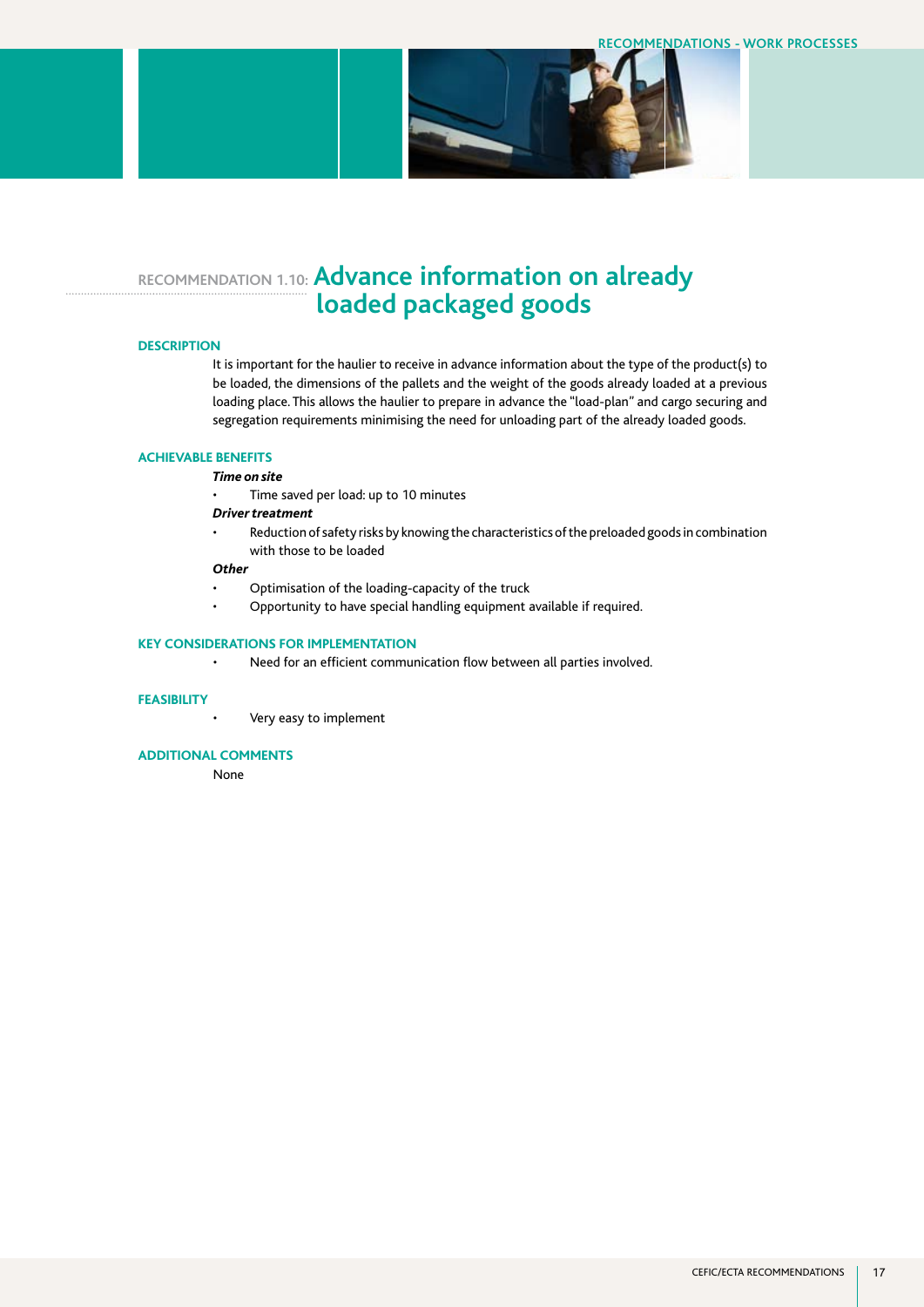

# **RECOMMENDATION 1.11: Applying the BBS Guidelines on safe loading and unloading**

#### **Description**

Behaviour Based Safety (BBS) is a management programme that aims at increasing the safety of loading and unloading operations by positively influencing the behaviour of all persons involved. This is achieved by defining the responsibilities of the parties involved, in particular site operators and drivers, and by installing a system of BBS observations

#### **Achievable benefits**

#### *Time on site*

- Up to 10 minutes per load, as a result of the clear definition of roles and responsibilities *Driver treatment*
- Enhancing safety awareness of drivers in collaboration with site operators
- Offering an opportunity for formal input to the BBS observer e.g. suggesting improvements, reporting unsafe conditions

#### **Key considerations for implementation**

- Management of both the (un)loading site and the transport company need to engage fully into BBS by complying with BBS requirements
- • Drivers need to be properly informed about the BBS programme and be committed to participate

#### **Feasibility**

Easy to implement once the decision to engage has been taken

- Cefic/ECTA developed BBS Guidelines on safe loading and unloading of road freight vehicles: www.cefic.org/files/Publications/LoadingUnloadingMarch2007.pdf.
- Questions related to the adoption of BBS loading and unloading principles by the haulier have been incorporated in chapter 6.3 of the SQAS Transport Service Module (see www.sqas.org).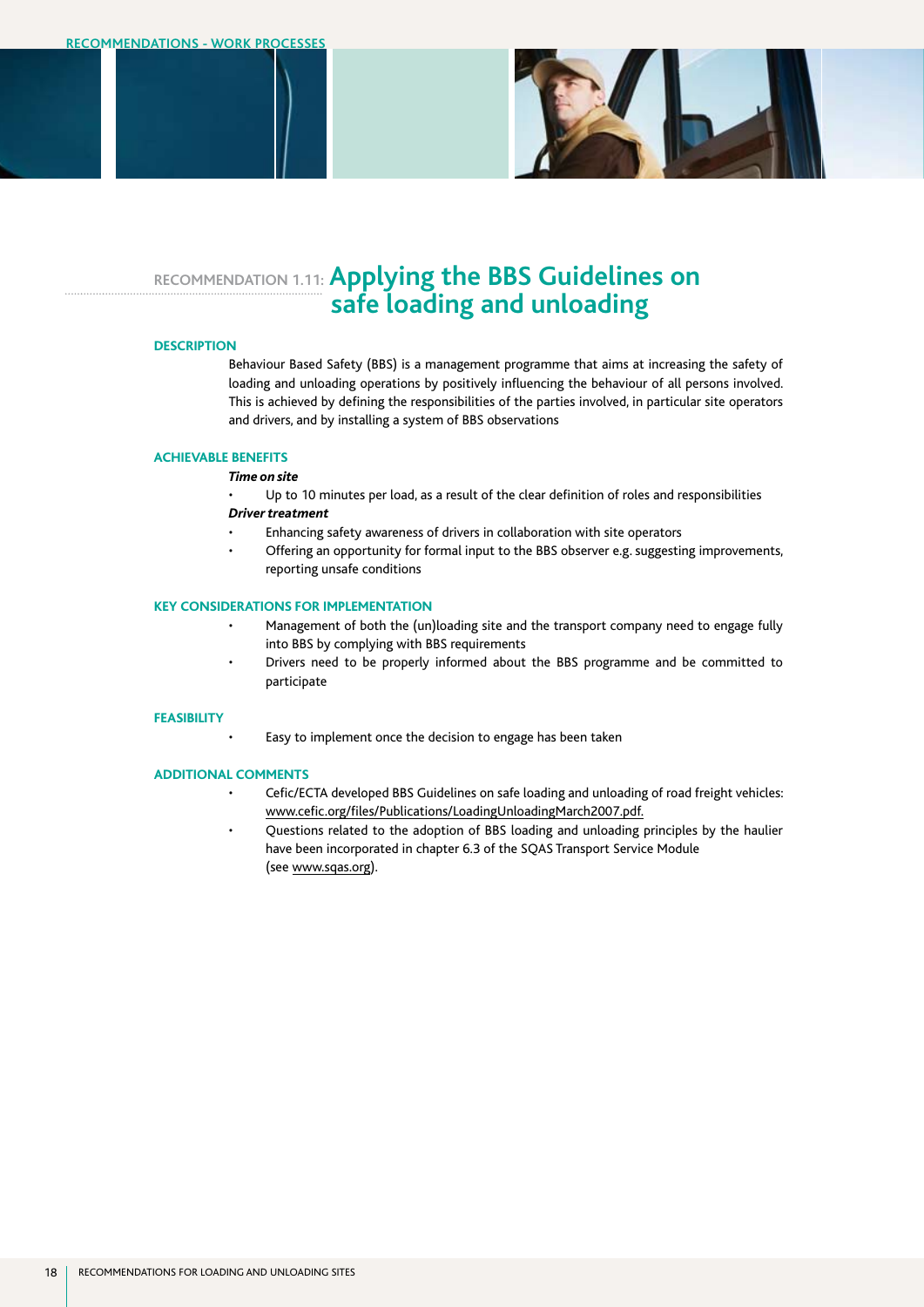

# **2. equipment**

### **RECOMMENDATION 2.1: Payload**

#### **Description**

Order sizes do not always make optimal use of the available capacity of the transport tank and of the storage tank of the customer. Increasing the order size, taking into account the available capacity of both tanks, will increase the payload of the vehicle and hence reduce the number of (un)loading activities. This will result in making a more efficient use of site facilities, transport equipment, personnel etc.

#### **Achievable benefits**

#### *Other*

Although increasing the quantity to be loaded will require more (pumping) time the number of journeys will actually decrease, and so will the cost of the whole logistic process. It is estimated that this practice could be applied to 15-20% of all shipments.

#### **Key considerations for implementation**

- Once opportunities have been identified the marketing and sales department must be convinced that this is a good approach towards the customer that may lead to a better service and to more competitive prices.
- Producer and customer will need to cooperate in order to remove obstacles for increasing the pay load, e.g. extension of storage capacity at the customer site
- Introducing FTL (Full Truck Load) indicators, tariff incentives for minimum parcel sizes, have to be taken into consideration in the negotiations with customers and hauliers.

#### **Feasibility**

The feasibility is medium; as no big investments are necessary but cooperation by all parties involved in the supply chain needs to be achieved.

#### **Additional comments**

If the maximum authorised vehicle weight in Europe would be harmonised to  $44$  T (road) / 50 T (intermodal) through a revision of Directive 96/53/EC, the payload of 70% of the shipments could be increased, leading to a potential saving of approximately 10% of journeys by road or by intermodal transport (based on data from a chemical transport company).

*Example of Best Practice:* A chemical producer has initiated a FTL (Full Truck Load) indicator so that customers, placing an order, will be asked if they can accept a full truck delivery. This resulted in an average increase of 1.5 tonnes per load and a reduction of 8 % of the number of orders for the same total volume.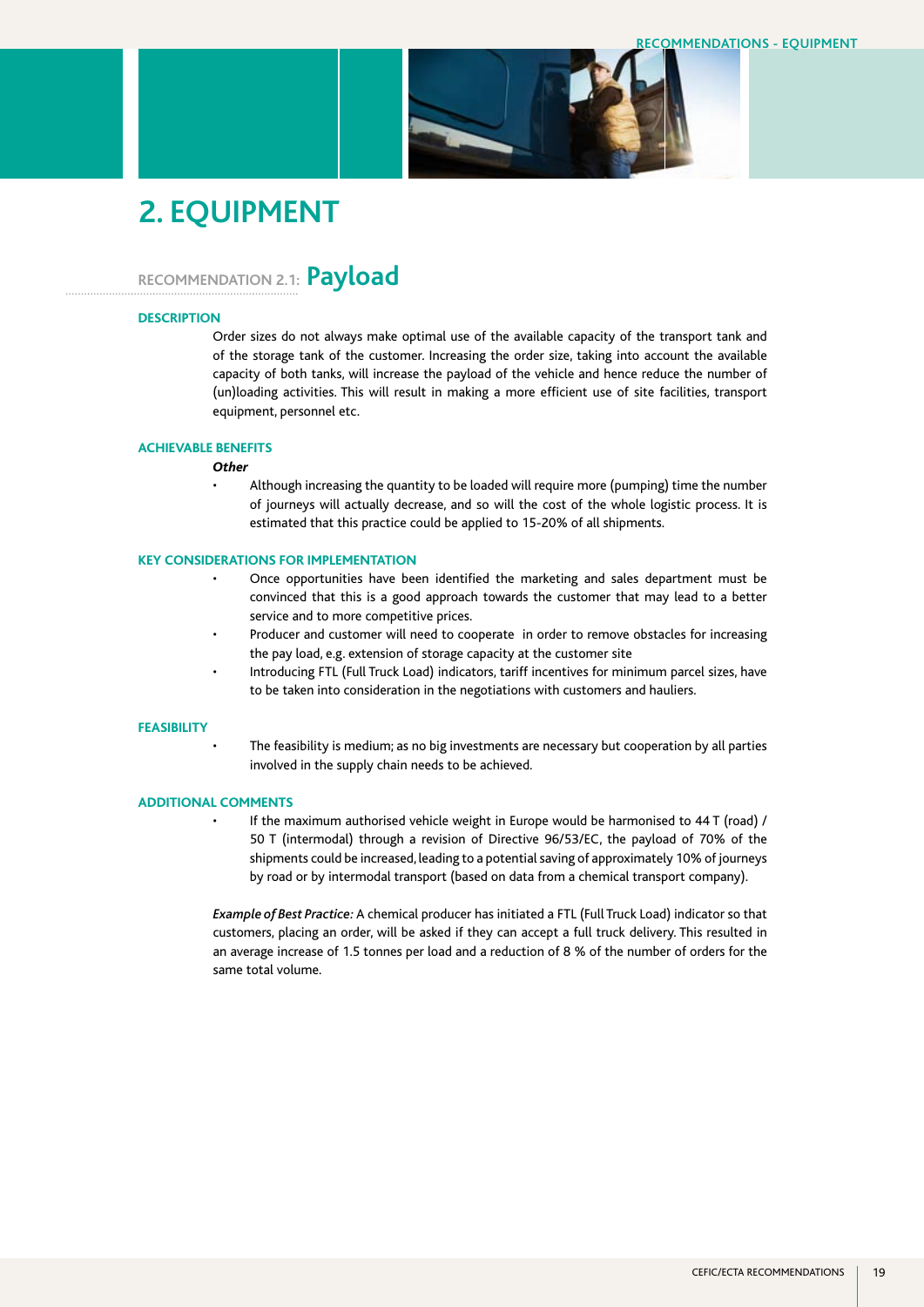

## **RECOMMENDATION 2.2: Fixed quick dry-break couplings**

#### **Description**

Using fixed quick dry-break couplings, instead of bolted flange connections, on both the trucks/ containers as well as the (un)loading line of the site, can save time but is mainly reserved to product-dedicated transports.

#### **Achievable benefits**

#### *Time on site*

Depending on local conditions, this practice can lead to saving 10-20 minutes per (un) loading operation.

#### *Driver treatment*

- Exposure to possible product spills, due to not properly tightened flange connections, will be reduced.
- In case of self-loading by the driver, the installation of fixed quick dry-break couplings reduces the manual labour required.

#### **Key considerations for implementation**

- Identify product-streams for which there are a limited number of customers.
- Unless a dedicated transport-fleet is already used for this stream, consider the possibility to switch to a dedicated fleet.
- Agree with the customer and the haulier about the type of fixed coupling to be used, and establish an implementation and monitoring plan.
- If a fixed dry break coupling is installed on the transport equipment, ADR requires that a second (top of the truck) or a third (bottom of truck) valve/cap is installed as an extra barrier to prevent product spills. As a good practice a "pressure tight cap" with pressure indication may be considered
- Cleaning of quick couplings is difficult and therefore it is recommended to use this practice for product-dedicated trucks only, making cleaning between transports unnecessary
- Take into account however that if a truck is not fitted with a fixed dry break coupling, while the (un)loading facility is, much time will be lost by installing or dismantling either a dry break coupling or a bolted flange connection

#### **Feasibility**

The feasibility will depend on the size of dedicated product-streams being considered and the need for adapting the unloading facilities of customers, and can be considered as medium.

#### **Additional comments**

*Example of Best Practice:* A loading site has successfully negotiated with the customer and the carrier to install fixed quick dry-break couplings at the loading and unloading facilities and on the trucks for two dedicated product-streams. This has reduced the loading time with 20 minutes per truck, for over 200 shipments per year, and has simultaneously increased labour productivity and reduced potential product exposure.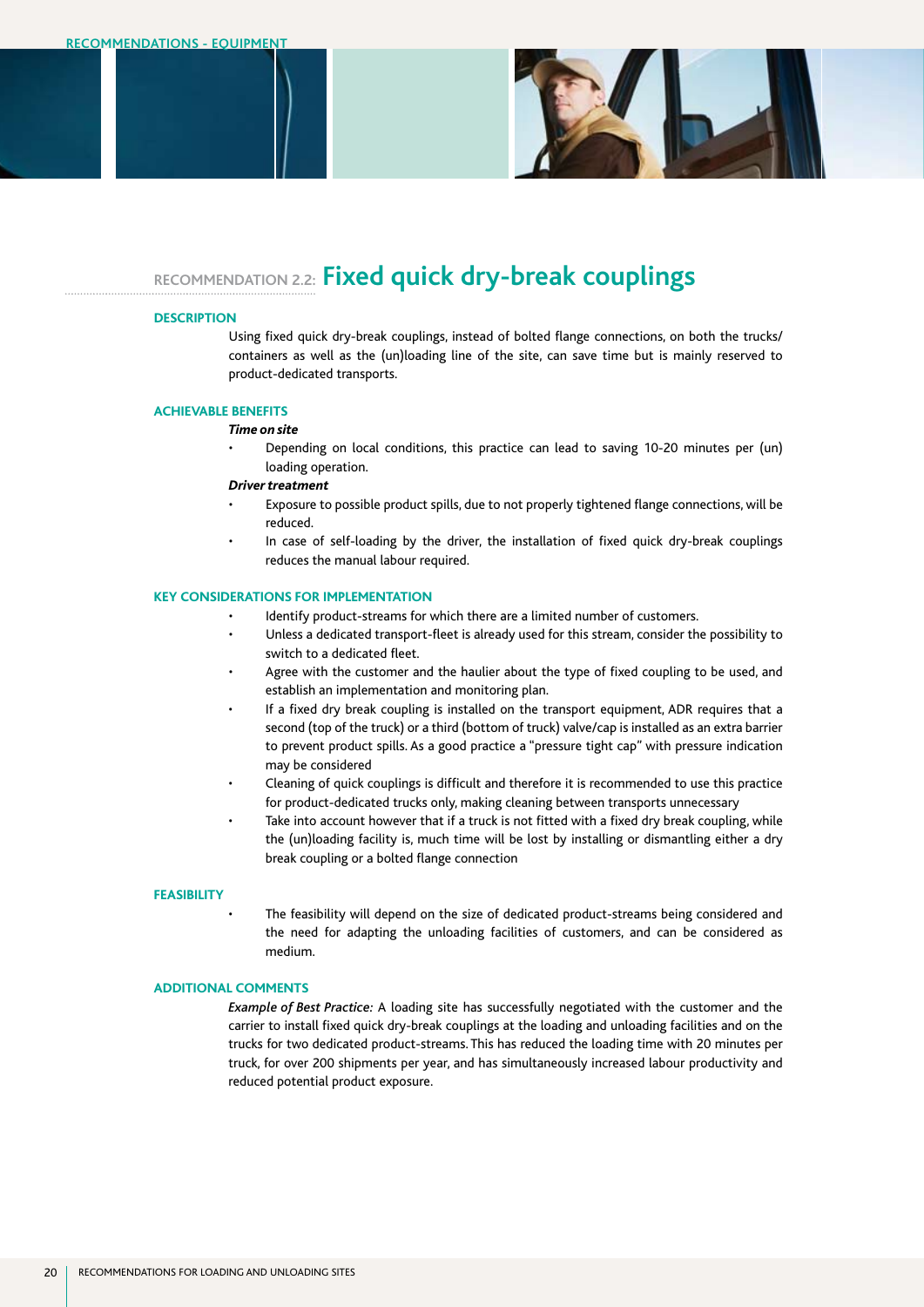

## **RECOMMENDATION 2.3: Occupancy level of site facilities**

#### **Description**

Sites want to make optimal use of their facilities and prefer a high occupancy level in order to minimise the cost of invested capital per loading, but this may conflict with efforts to reduce the waiting time for a driver. Experience in the industry learns that "waiting time" at an occupied (un) loading facility increases significantly once the occupancy level exceeds 60-70 %. Depending on the specific configuration of each (un)loading site equilibrium needs to be found between occupancy level and vehicle waiting times.

#### **Achievable benefits**

#### *Time on site*

Up to 1 hour per truck (based on actual data from 10 sites) can be achieved, applicable to all (un)loadings at the same installation

#### **Key considerations for implementation**

- Increase the flexibility of loading by optimising the number of loading points per product if more than one loading point is available for different products, (a)
- Investigate opportunities for decreasing the occupancy rate by extending opening hours (b)
- Investigate opportunities for decreasing the occupancy rate by increasing the number of (un) loading points (c)
- Spread the (un)loadings more evenly over the day/week/month in close cooperation and consultation with customers and hauliers e.g. by implementing time slot booking (d)

#### **Feasibility**

- (a): Medium/Low (depending on configuration of the site);
- (b): Medium (possibly organisational changes at the site may be required;
- (c): Medium/Low (investment may be needed);
- (d): Medium

#### **Additional comments**

- Data on "time spent on site" from 10 different sites indicate that the best site has an average "waiting time" of 15 minutes whereas this is 60 minutes for the worst site.
- Within the same context of optimising the utilisation of site facilities (and reducing road congestion at the same time) it is recommended consulting the ECTA Guidelines for 16-hour operation:

www.ecta.be/docs/best\_practices\_guidelines/4\_16%20Hours%20Operation.pdf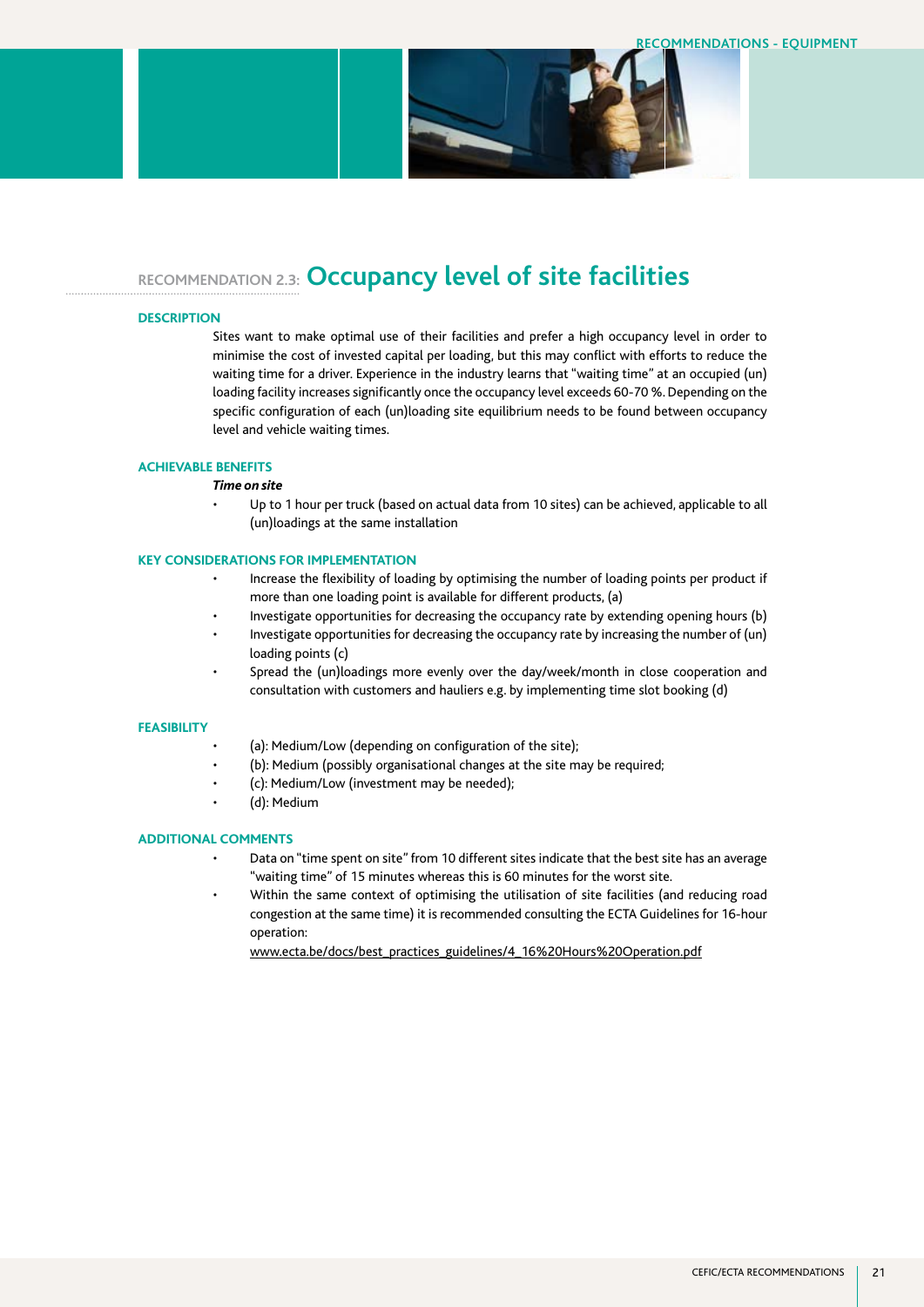

## **RECOMMENDATION 2.4: Speed of (un)loading**

#### **Description**

Data from 8 different sites with 12 different loading facilities show that the actual (un)loading activities take up to 50% of the total time spent on site by a driver. Increasing the average (un) loading speed will thus have a significant direct impact on reducing this time.

#### **Achievable benefits**

- *Time on site*
- Up to 2 hours/truck can be saved (based on actual data from these 8 sites), applying to all operations where the speed of (un)loading can be increased.

#### **Key considerations for implementation**

Loading speed can be increased by either:

- Increasing pumping capacity (a)
- Eliminating/reducing bottlenecks in the product line between the storage tank and the (un) loading facility e.g. pipe diameter, presence of filters(b)
- Increasing the loading temperature for viscous products as this will increase the loading speed (c)

This recommendation applies mainly to the loading of bulk liquids

#### **Feasibility**

- (a): Medium/Low (depending on investment required);
- (b): High/Low (depending on investment required);
- (c): Medium/Low (depending on investment required)

#### **Additional comments**

Actual data of 8 different sites show that the site with the lowest time spent on site by the driver, had an average loading time of 40 minutes whereas the site with the highest time spent on site had an average loading time of 180 minutes

*Example of Best Practice:* A site has successfully decreased the mesh width of product filters used for lower viscosity products, hereby achieving a decrease of the loading time up to 1 hour per load.

*Example of Bad Practice:* For several years a product had been heated up before unloading in order to increase the pumping rate. The heating of the truck took however 2 days for every truck, and this extra time did exceed the time gained by an increased pumping rate.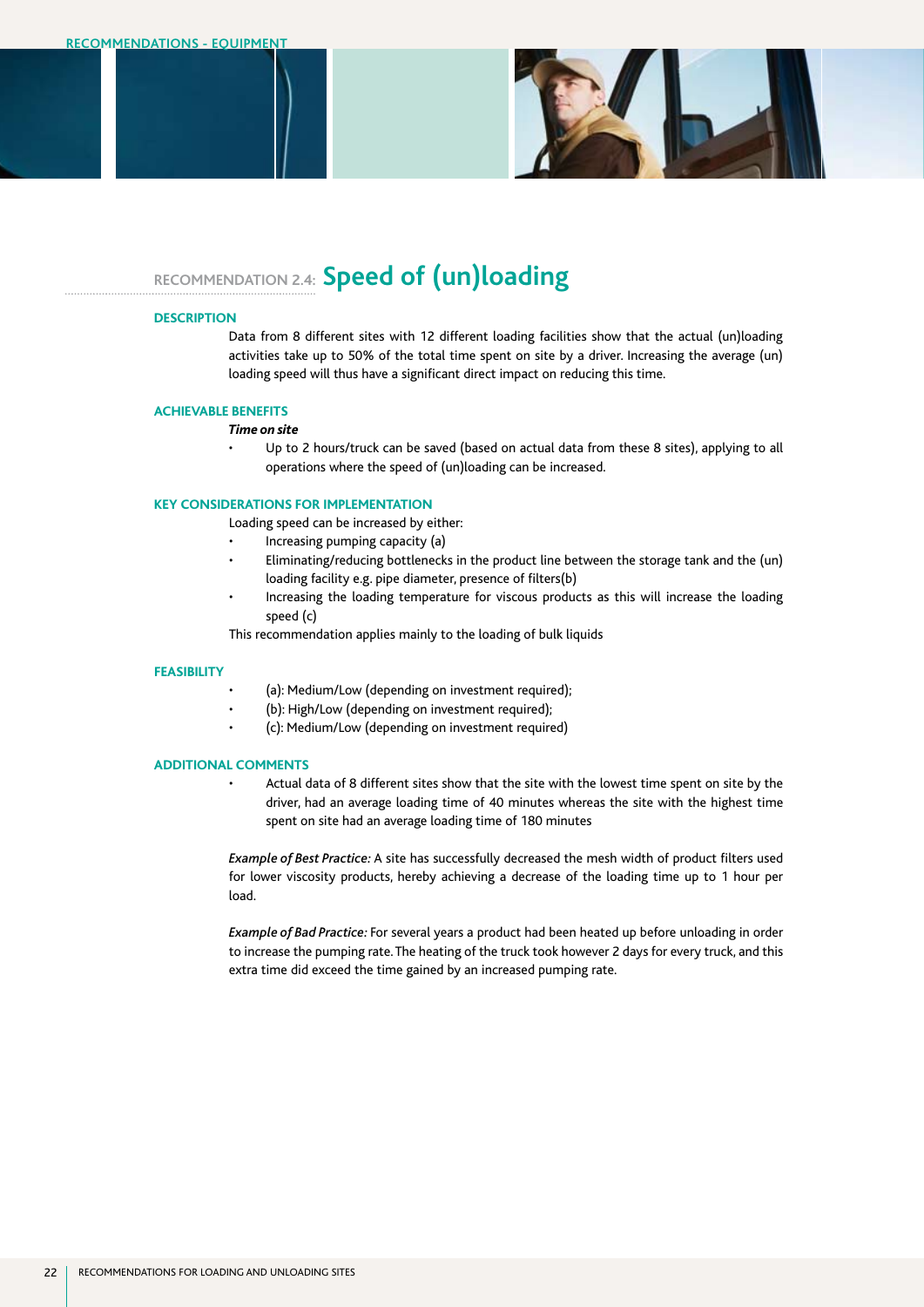

### **RECOMMENDATION 2.5: One-compartment tanks**

#### **Description**

In the past three-compartment road barrels used to be the standard as it offered the flexibility of loading smaller parcels of different products, hereby meeting the ADR requirement of a minimum filling level (20%). Nowadays producers sell more and more full truck loads and leave the delivery of smaller quantities to chemical distributors. The use of single compartment tanks will reduce the time spent on compartment change-over and on any product sampling and analysis.

#### **Achievable benefits**

#### *Time on site*

Time saving of 30-45 minutes per loading and unloading, depending on the time needed for sampling. It is estimated that this could apply to 10% of (un)loadings

#### *Driver treatment*

The driver will have to perform less manual operations e.g. opening manholes, connecting hoses, etc

#### **Key considerations for implementation**

- Producers should obtain information about the actual and potential percentage of full truck loads and investigate if it would be worthwhile outsourcing the deliveries of less than full load orders to chemical distributors (a)
- Whenever possible, producers should order single compartment trucks for full truck loads (b)
- Hauliers could transform multiple-compartment tanks into single compartment tanks or sell them and purchase new single compartment tanks (c)

#### **Feasibility**

- Generally the feasibility is medium even if some investments are needed
- (a): This review will require time and effort and needs support from the commercial people, but can be carried out internally
- (b): This can be discussed with hauliers during performance reviews of tender processes
- (c): The investments for adapting existing road barrels are often not high as these barrels need renovation or replacement from time to time. The investment is high only in cases where the road barrels needs to be replaced by one compartment tanks and the haulier needs to evaluate this against increased business

#### **Additional comments**

In the last ten years hauliers, especially the larger ones or those in expansion, have reacted to the demand of the market and have built one-compartment road barrels or use onecompartment tank containers also for road transports.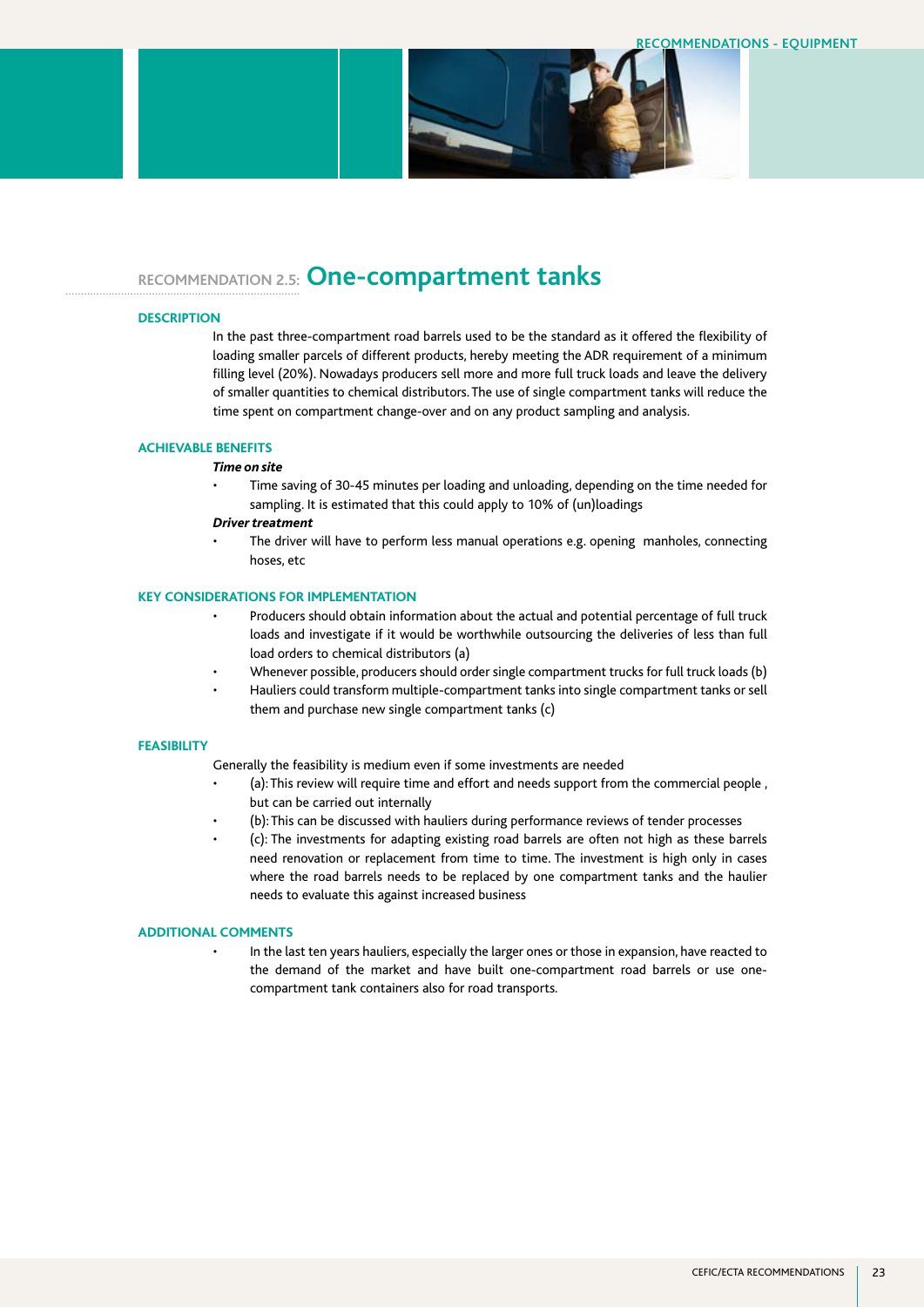

## **RECOMMENDATION 2.6: Availability of auxiliary equipment**

#### **Description**

It happens that truck drivers arrive at a (un)loading site with wrong or inadequate auxiliary equipment such as couplings, hoses and pumps, unclean tanks, personal protective equipment (PPE) e.g. masks, gloves, boots and overalls. It is therefore important that the driver turns up with the correct equipment in order not to loose time in obtaining the proper equipment.

#### **Achievable benefits**

#### *Time on site*

Up to 90 minutes per shipment can be "lost". It is estimated that 3% of loading operations are subject to this non-conformance

#### *Driver treatment*

The risk for accidents will be reduced.

#### **Key considerations for implementation**

- (Un)loading sites should make their requirements available to the hauliers, e.g. by putting them on a freely accessible web site. The address of this website should be made available to the haulier together with the order details so that all relevant information is available.
- Sites should avoid as much as possible to request equipment in addition to what is required by ADR and best practice guidelines of the chemical industry
- This information must be kept up to date and must reflect any relevant change in requirements, offering sufficient notice in advance
- Hauliers should ensure that their drivers are aware of the auxiliary equipment, required by each site, and monitor their performance
- Dispatchers, drivers and possibly customers, should regularly be reminded about the need to obtain this information prior to (un)loading.
- The entrance gate, if possible, is the most appropriate place to carry out this "availability check"

#### **Feasibility**

The feasibility is medium to high: although the information is generally available, it is often not well communicated to the parties concerned.

#### **Additional comments**

The site may consider offering drivers the possibility to purchase missing equipment at the site

#### *Example of Best Practice:*

- A number of hauliers have established discussion fora, in order to facilitate the dialogue with producers on safety and quality requirements
- A number of (un)loading sites have introduced a process of providing feedback to the hauliers about wrong or missing auxiliary equipment, and have already published their site requirements on a public website. One site (25,000 loads per year in the period 2005 to 2007) has reported that this resulted in a decrease of the number of non-conformances from 800 to 300 per year.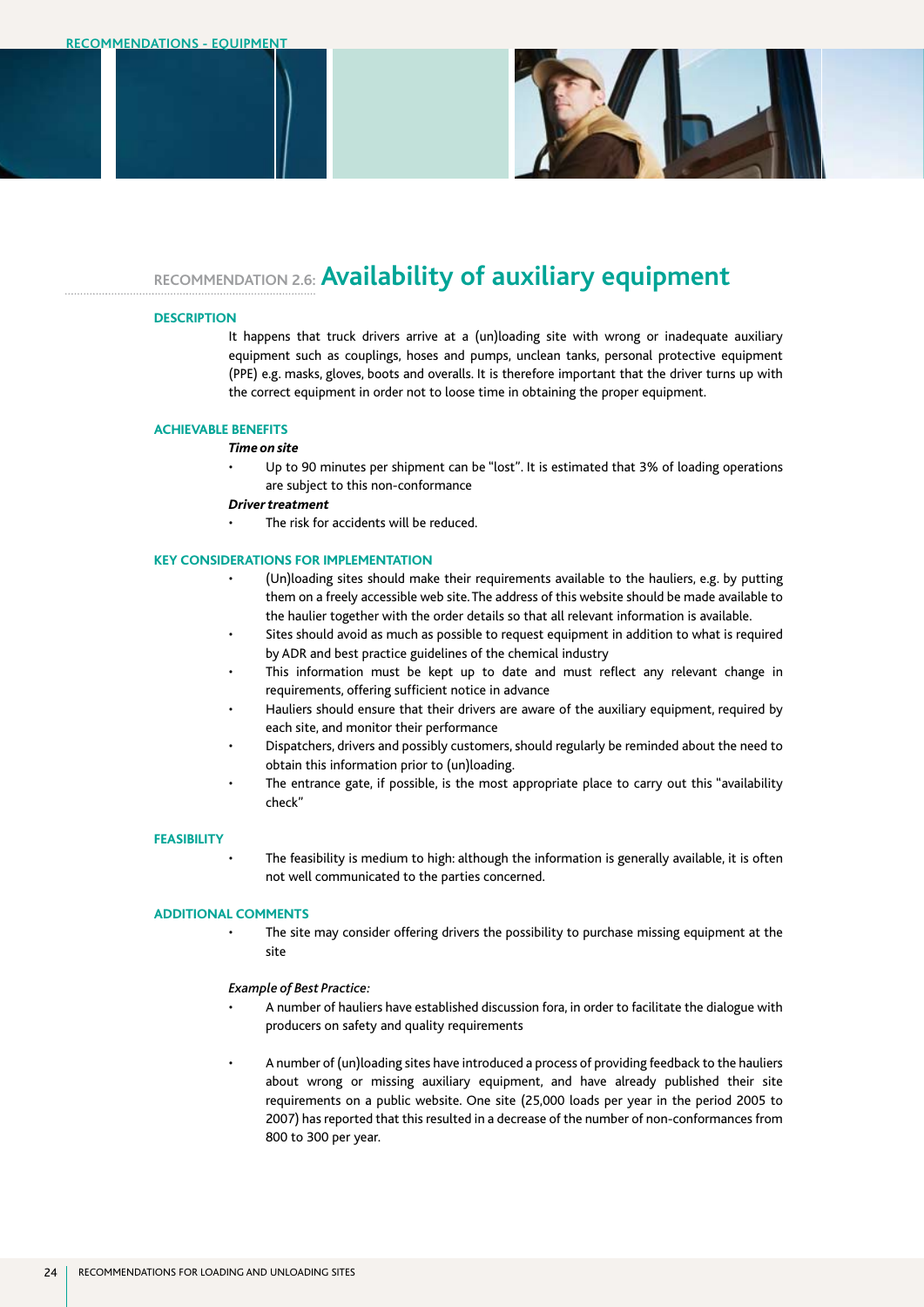

## **RECOMMENDATION 2.7: Location of the weighing bridge**

#### **Description**

In order to minimise the time spent on site, the distance between the loading station and the weighing bridge should be kept at a minimum. Therefore a weighing bridge should be installed on site and as close as possible to the loading point rather than relying upon a weighing bridge located off-site with a third party.

#### **Achievable benefits**

#### *Time on site*

Using an on-site weighing bridge will save at least 30 minutes per weighing operation or at least one hour per (un)loading depending on the exact location of the weighing bridge.

#### *Other*

On-site weighing will require less administration as weighing at an off-site location may require payment and additional documentation

#### **Key considerations for implementation**

The site should balance the cost of external weighing operations against the cost of an own on-site weighing bridge, taking into account the availability of an appropriate area and the investment costs to install a weighbridge with corresponding equipment, infrastructure and operational requirements.

#### **Feasibility**

Depending on the site capacities and investment, the feasibility to install a weighbridge ranges from low to high.

#### **Additional comments**

Ideally the (un)loading of trucks should be done directly on a weighing bridge so that establishing the tare and gross weight is part of the continuous measurement. It is however unlikely that this can be considered for many sites.

*Example of Bad Practice:* The use of weighing at an external location will prove extremely timeconsuming especially in case of multi-compartment loads with different products, which require separate weighing per compartment. This will impact all parties involved (haulier, driver, site).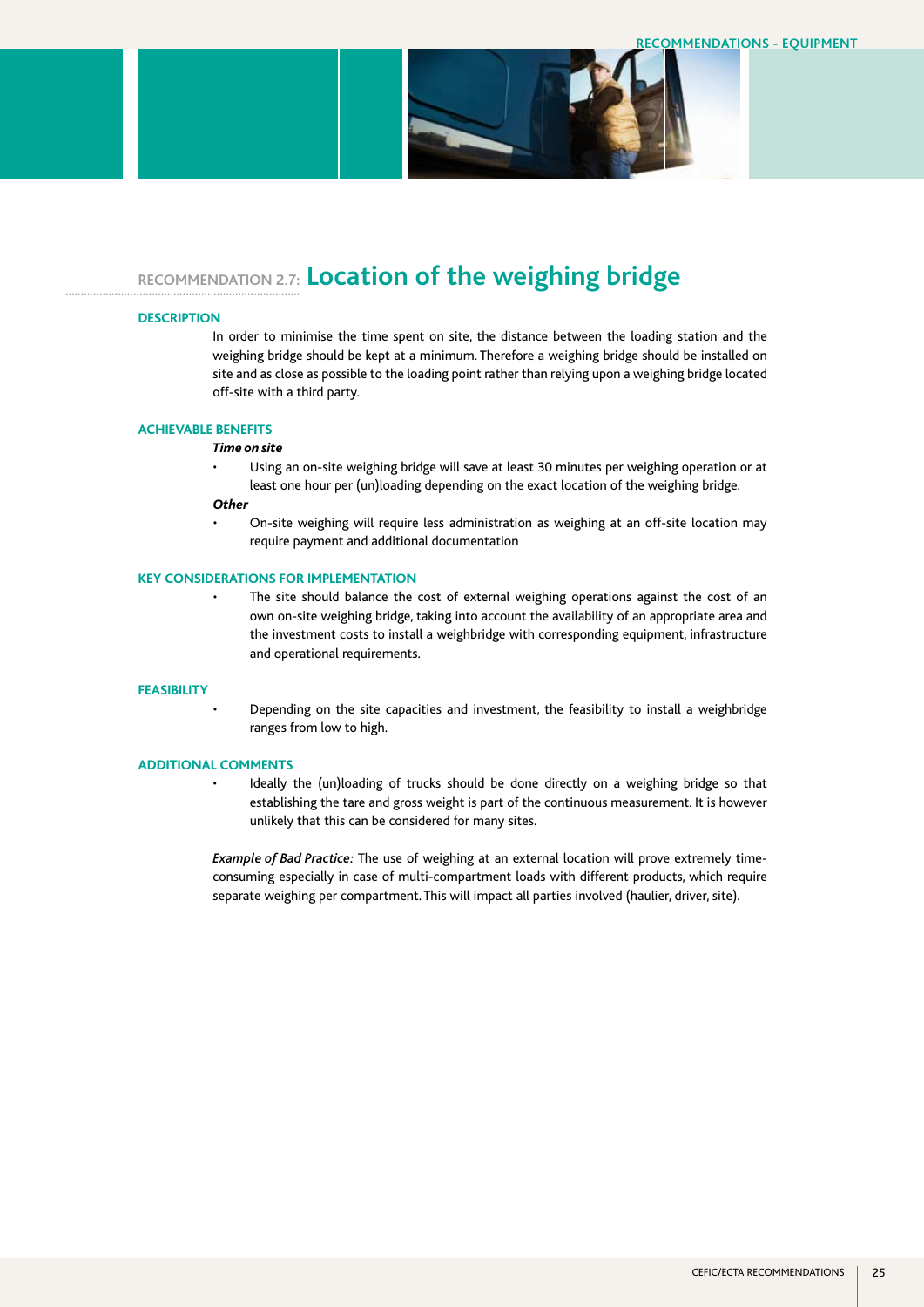

## **RECOMMENDATION 2.8: Automated customs declaration**

#### **Description**

The implementation of a system to automatically declare T1/T2-documents for customs will remove the need for the driver to physically present these documents at the customs office and hence will allow the driver to save precious time

#### **Achievable benefits**

#### *Time on site*

Time saved per truck, needing a customs declaration can go from 1 to 4 hours, depending on the distance between the loading site and the customs office.

#### **Key considerations for implementation**

Producers should gather information about the number of loads that need custom declaration (T1/T2 documents) in their supply chain and, if justified conclude a commercial contract with a company, which has developed such an automated system.

#### **Feasibility**

High because no new system has to be developed; only a fee has to be paid to the selected service provider for the use of this system.

#### **Additional comments**

From 1st July 2009 onwards it is mandatory to clear the EX1 and EU1 documents with the customs office. Alter loading the driver has to wait for the approval by the customs office of the declaration of either an EX1 or an EU1 document. It is expected that in the near future an electronic declaration system will become available, helping to reduce this waiting time considerably.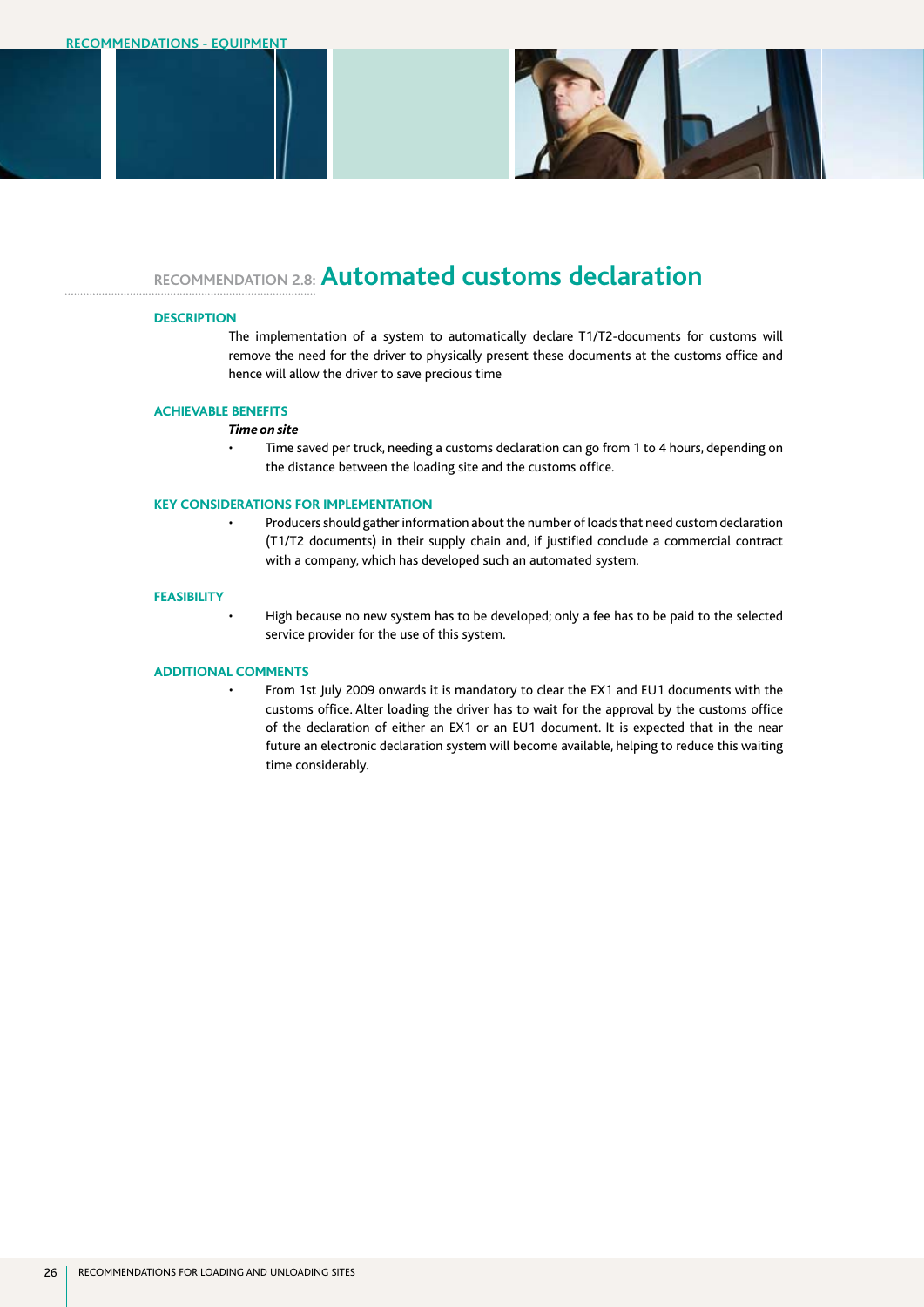

## **2. driver treatment**

## **RECOMMENDATION 3.1: Standard set of PPE for drivers**

#### **Description**

Introduce a standard set of PPE (Personal Protective Equipment) for use by drivers during (un)loading operations of certain groups of products, leaving the possibility to have additional specific requirements for certain specific products. Whereas this recommendation is in the first place addressing the requirements of different loading points on individual sites, there is scope for setting uniform standards requirements across different sites of the same company.

#### **Achievable benefits**

#### *Driver treatment*

- The driver can cope more easily with the requirements by having a standard set of PPE per product type
- • Less product related incidents caused by the use of inadequate PPE

#### *Other*

This standardisation offers cost savings to the haulier

#### **Key considerations for implementation**

Establish a list of applicable standard PPE grouped by type and specification for the different product groups and make it known (e.g. on a website) to all interested parties.

#### **Feasibility**

The successful implementation of a standard set of PPE will largely depend on the differences between the different loading locations on a site or the differences between sites as each location or site may need to be convinced to apply standards that may be perceived as of a lower standard than the ones in use. An investment may also be required from hauliers, but this may be compensated by the savings due to standardisation.

#### **Additional comments**

None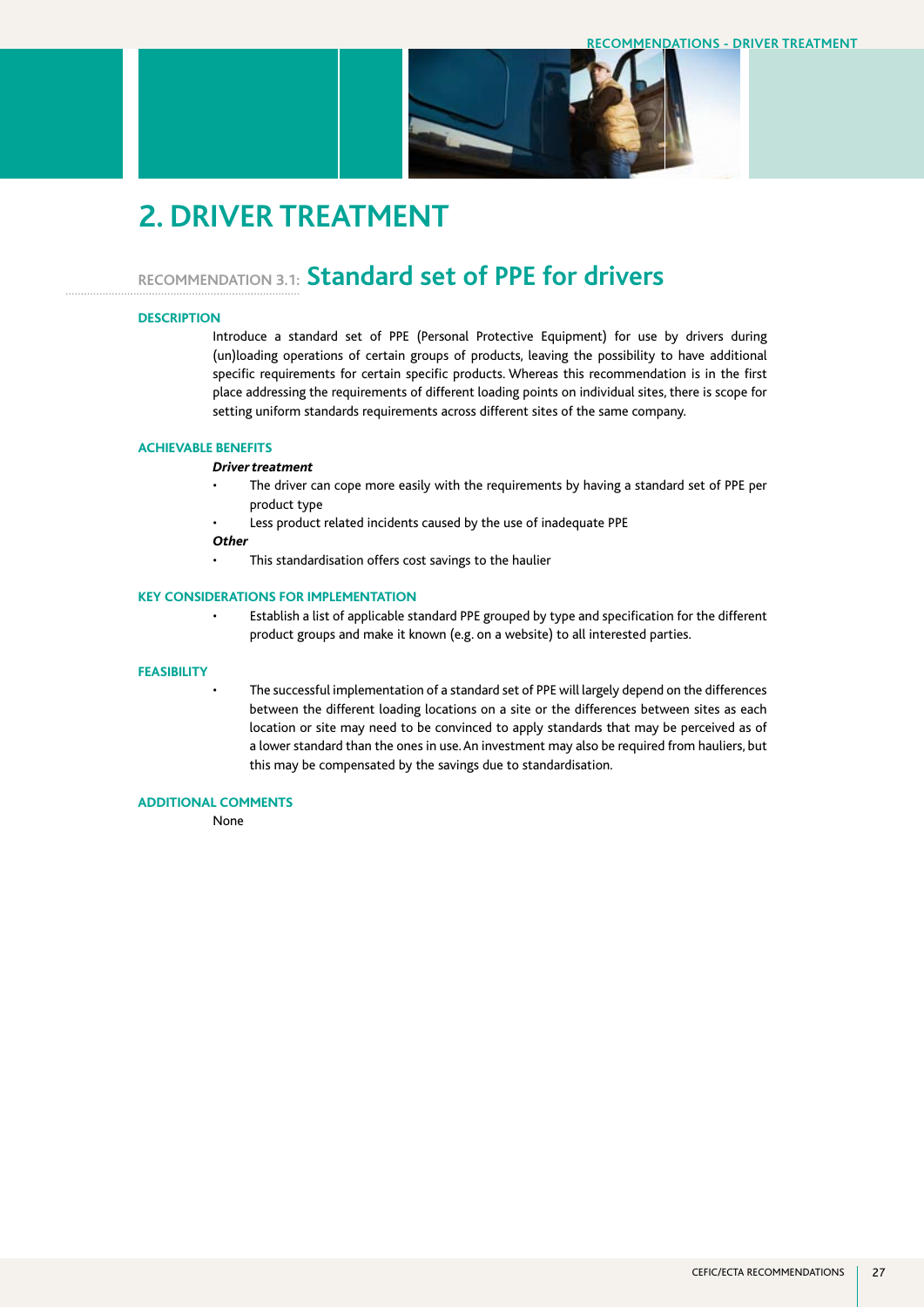

### **RECOMMENDATION 3.2: Reporting unsafe situations**

#### **Description**

Drivers should be given the opportunity to report unsafe situations to site management, which should investigate, discuss and provide feedback on possible actions taken or envisaged. The haulier should introduce a simple system for reporting unsafe situations by his drivers, who at each site visit can register any observed deviations on a standard Form, which is either provided by the haulier or by the site. The completed Form should be passed on to the producer (loading) and/ or to the customer (unloading), who should investigate the report and get back to haulier and the driver.

#### **Achievable benefits**

#### *Driver treatment*

- Will ultimately lead to a safer environment for the driver (and site personnel)
- Will give the driver the message that his input is valued

#### *Other*

Will increase the partnership between site and haulier

#### **Key considerations for implementation**

- Design a simple and short (1 page) "Reporting Unsafe Situation" Form" (see example in ANNEX 3), explaining why and how to report near misses
	- This Form needs to be available in the local language and preferably also in English/ French/German.
	- Care should be taken that simple and short answers can be given (including tickboxes).
- Make this initiative known to hauliers and drivers and provide the name of a contact
- Make sure that feedback is provided to the haulier and the reporting driver
- In the absence of a common industry format, cooperate as much as possible with other companies to use an identical or similar format.

#### **Feasibility**

With the amount of information available and with the growing practice of reporting unsafe situations, the implementation of such a reporting system should be straight forward

- See also Recommendation 1.11 on BBS Guidelines on safe loading and unloading
- Cefic/ECTA may consider in the future developing a guideline for a standardised industry "Reporting Unsafe Situation" Form.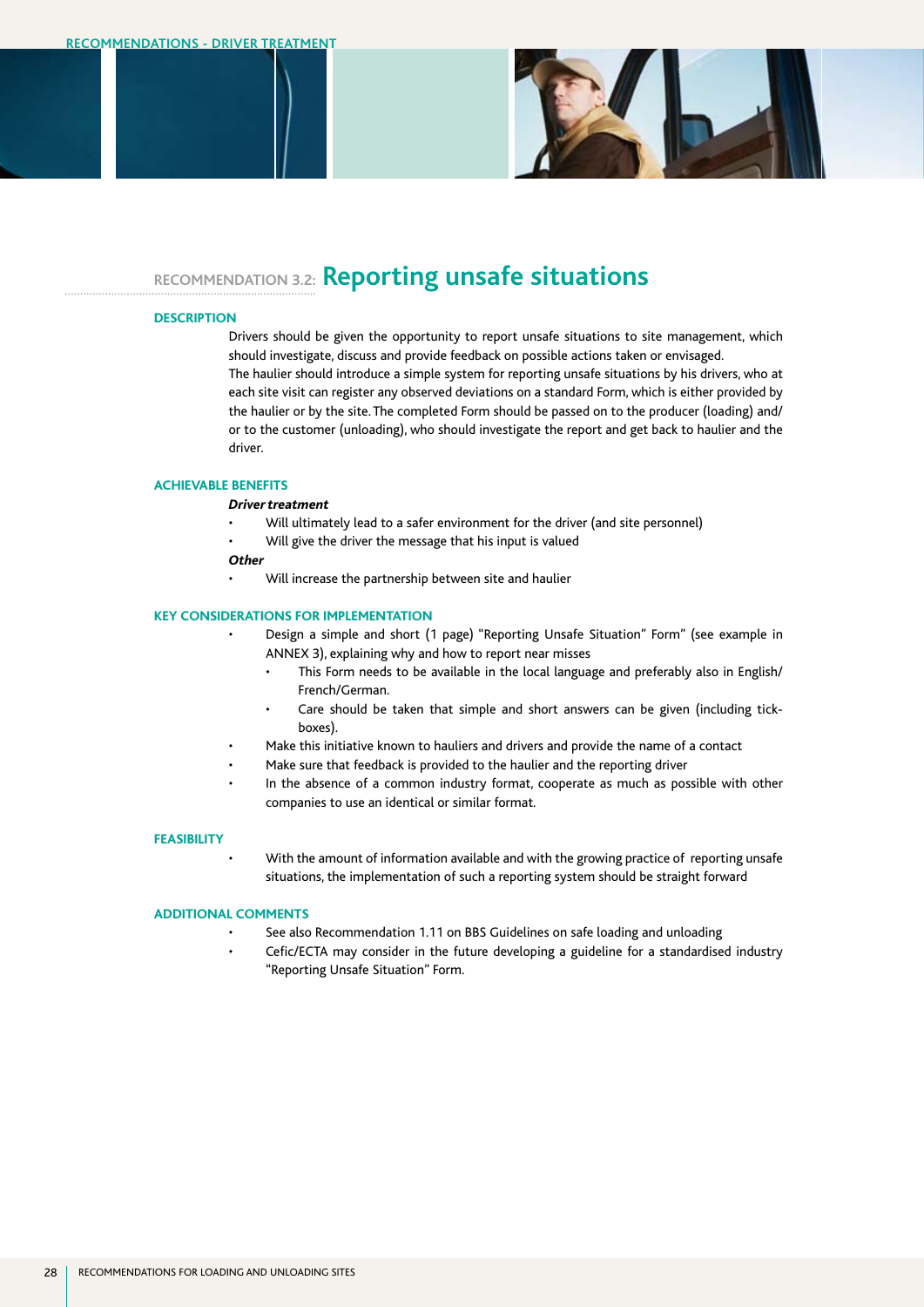

# **RECOMMENDATION 3.3: Standard loading/unloading procedures**

#### **Description**

Depending on which (un)loading point they are operating on, drivers may be confronted with different procedures on the same site, which may lead to confusion and unease. The producer should therefore make efforts to ensure that that procedures be as standardised as practicable on all its (un)loading points. The procedures should follow the same process on each site and include all relevant safety information e.g. PPE (Personal Protective Equipment) requirements, key emergency numbers etc. They should be available in a minimum of four languages and include pictograms to aid understanding.

#### **Achievable benefits**

#### *Time on site*

Clear standardised procedures will help minimising (un)loading time

#### *Driver treatment*

A standardized template for procedures will provide clarity to the driver's role and remove any possible confusion

#### **Key considerations for implementation**

- Ideally to be implemented through a specific designed template, following a rigid process in terms of procedure but offering flexibility for loading points to apply.
- • Encourage sites to adopt the template for standardised procedures and provide time and resources to engage in this process
- Adapt the procedures to the different aspects of the different working areas
- Ensure that hauliers and drivers have access to this information e.g. via a website

#### **Feasibility**

Once the template is designed it should be rather straightforward distributing these with explanatory notes. The major obstacle may lie in persuading points to engage in a procedure which may differ from their current practices

#### **Additional comments**

The development of common industry standard procedures (except maybe for very specific products) will not be readily achievable.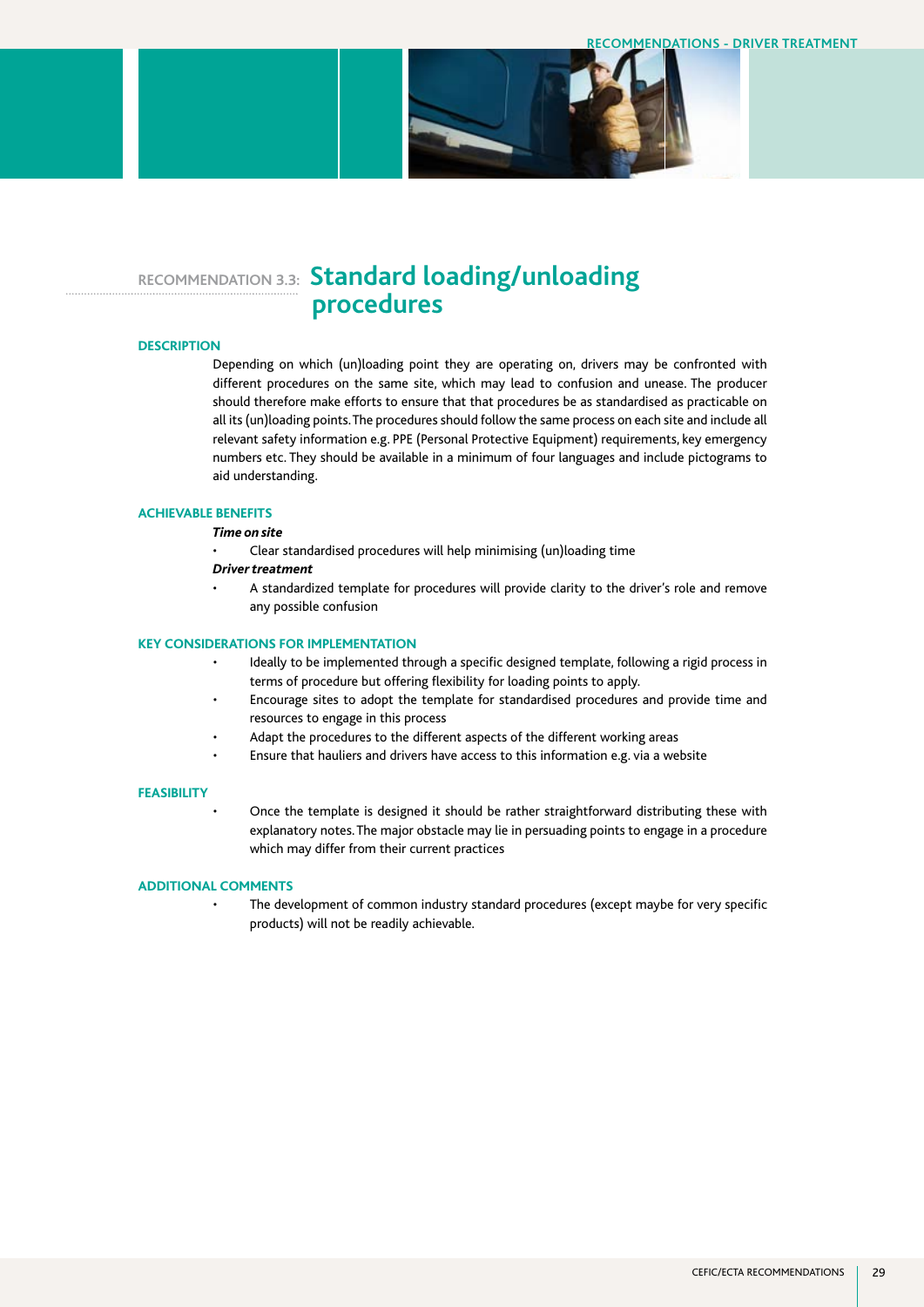

### **RECOMMENDATION 3.4: Multilingual notice boards**

#### **Description**

Notice boards, listing the "dos and don'ts" on the premises of a site, can play an important role in the communication with drivers. They contain key messages about general safety and security instructions e.g. the use of PPE and emergency response details, and should be in different languages (the local language, the language of neighbouring countries but ideally also in English). These instructions remind drivers of key messages that were already provided by written instructions, by a specific website or by training.

#### **Achievable benefits**

#### *Dr*i*ver treatment*

- Reduces the risk of drivers/others carrying out an unsafe act
- *Other*
	- The use of different languages and pictograms helps addressing a wider population e.g. contractors for maintenance activities

#### **Key considerations for implementation**

- A standard notice board should be designed, containing a standard list of items which cover a wide range of risks usually encountered in the loading/unloading area. Preferably pictograms should be included and empty spaces left for each individual site to add their own details e.g. emergency number etc.
- Notice boards need to be placed at strategic locations: at the site entrance/gatehouse but most importantly at the loading and unloading areas.
- This practice is neither a substitute for regular safety training nor for the provision of safety instructions

#### **Feasibility**

Notice boards are a simple communication tool and merely require the translation of a number of standard messages in multiple languages. The use of Transperanto (see below) reduces the required effort significantly.

#### **Additional comments**

Cefic/ECTA have developed Transperanto, a toolbox which contains 150 key safety words and short phrases in 26 European languages, and which has been made available on www.transperanto.org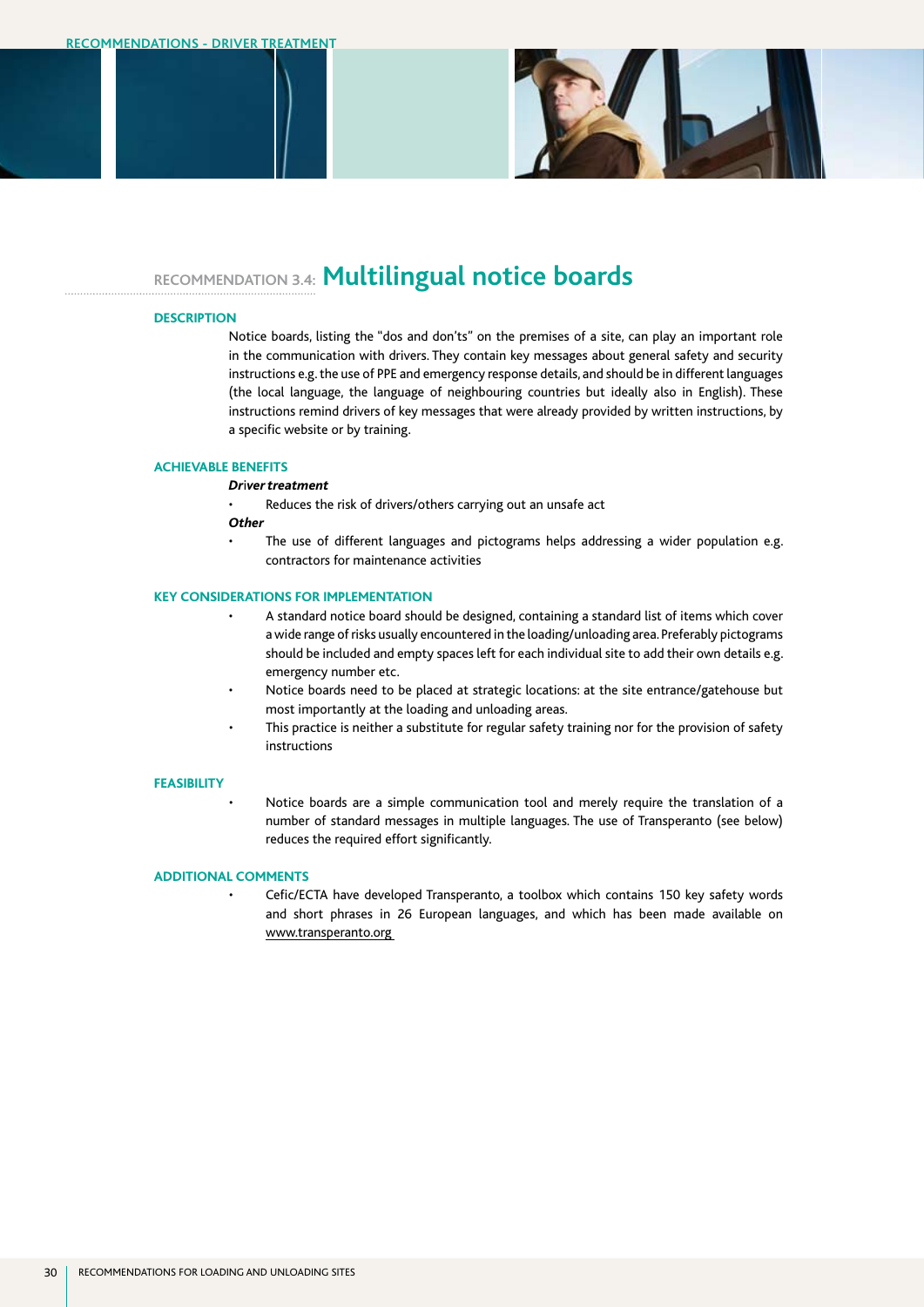

## **RECOMMENDATION 3.5: Exchange of experience**

#### **Description**

Producers and hauliers should hold regular meetings to share HSSE (Health, Safety, Security and Environment) best practises and experiences e.g. discussing near misses, incidents, driver issues, non-conformances. This meeting can be held either with each haulier individually or with a group of hauliers, if appropriate and acceptable.

#### **Achievable benefits**

#### *Other*

Provides a forum to discuss at management level all HSSE issues, either positive or negative, and helps creating a closer working relationship

#### **Key considerations for implementation:**

- Set an appropriate agenda containing items raised by both the haulier and the producer
- • The meetings are intended to cover HSSE issues and should include site personnel, involved with physical loading and unloading operations. They could also be used, if appropriate, for commercial discussions in order to make best use of everybody's time.
- Also site personnel involved with physical distribution activities should take part in t

#### **Feasibility**

No major obstacles are seen for implementing this recommendation

#### **Additional comments**

*Example of Best Practice:* This practice is already widespread in industry and a discussion about the recommendations made in this document may be a starting point.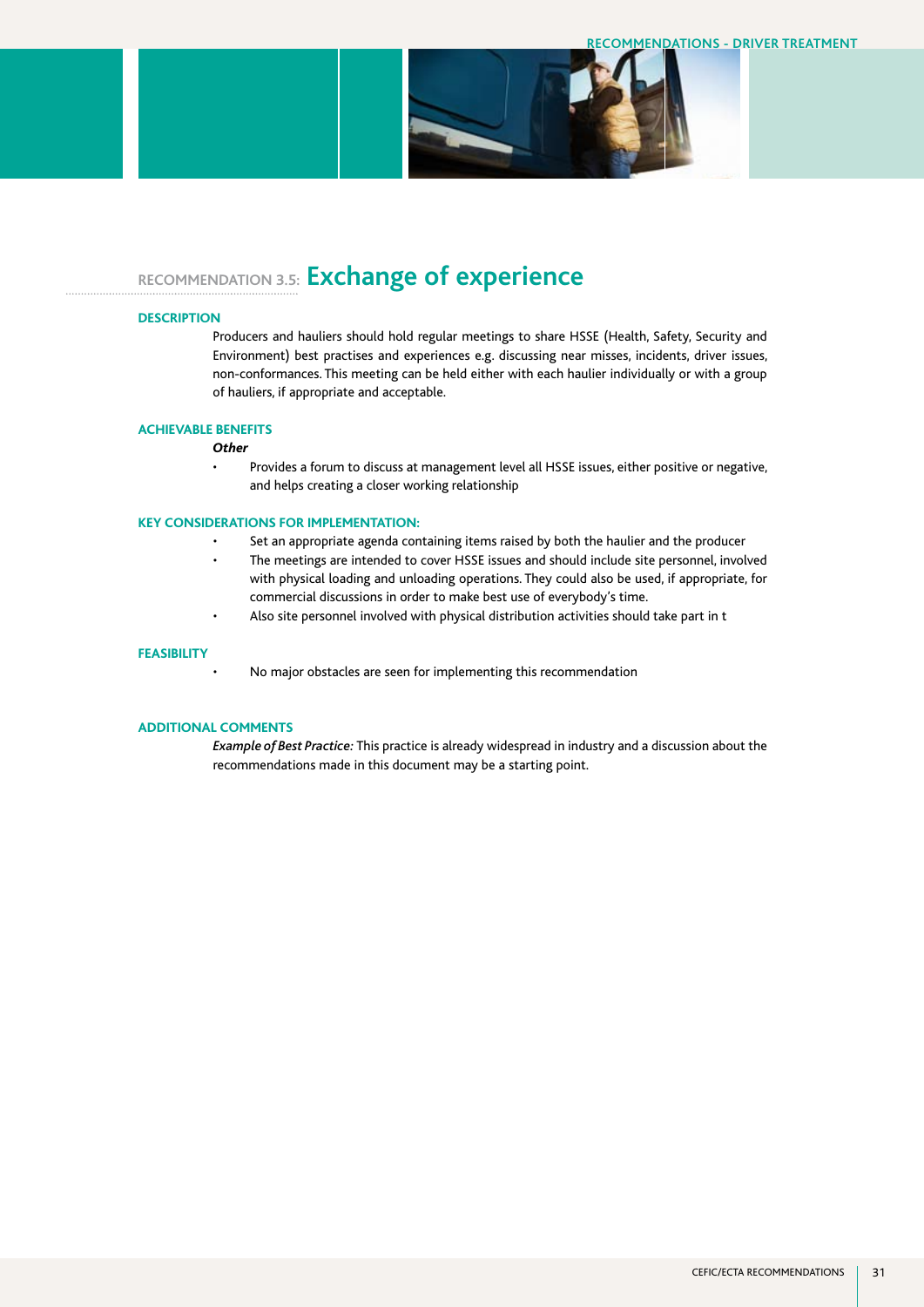

# **RECOMMENDATION 3.6: Pre-check of unloading sites of new customers**

#### **Description**

A representative of the producer should visit the site of new customers before the first delivery is made. This visit is not an audit but is merely an exchange of safety and technical experiences in an attempt to understand all aspects related to the unloading operations at the site of the customer. Not only product specific issues should be discussed but also the required personal protective equipment, provisions for couplings and hoses, emergency response arrangements and any other technical condition related to the unloading process. In conjunction with this visit, agreement should be reached on unloading procedures and on respective responsibilities.

#### **Achievable benefits**

#### *Time on site*

Driver will not be faced with unexpected situations, which will likely reduce the time spent on site

#### *Driver treatment*

- Applying mutually agreed unloading procedures will enhance safety
- *Other*
	- The exchange of best unloading practises will benefit the customer

#### **Key considerations for implementation**

- Create a checklist for verification with approved criteria: the questionnaire must not be overcomplicated and must only cover relevant issues.
- Only staff with appropriate technical and process skills, and with knowledge of transport regulations should carry out the visit and follow-up any action plan
- Put in place a clear communication process between the technical departments of the customer and the producer
- Monitor closely the first delivery and verify with the customer and the driver that everything agreed upon during the pre-visit is complied with. Any deviations must be followed up by the producer and the customer

#### **Feasibility**

Some customers may take more effort than others to adopt this approach but experience shows that there is a great willingness to accept such a procedure

#### **Additional comments**

None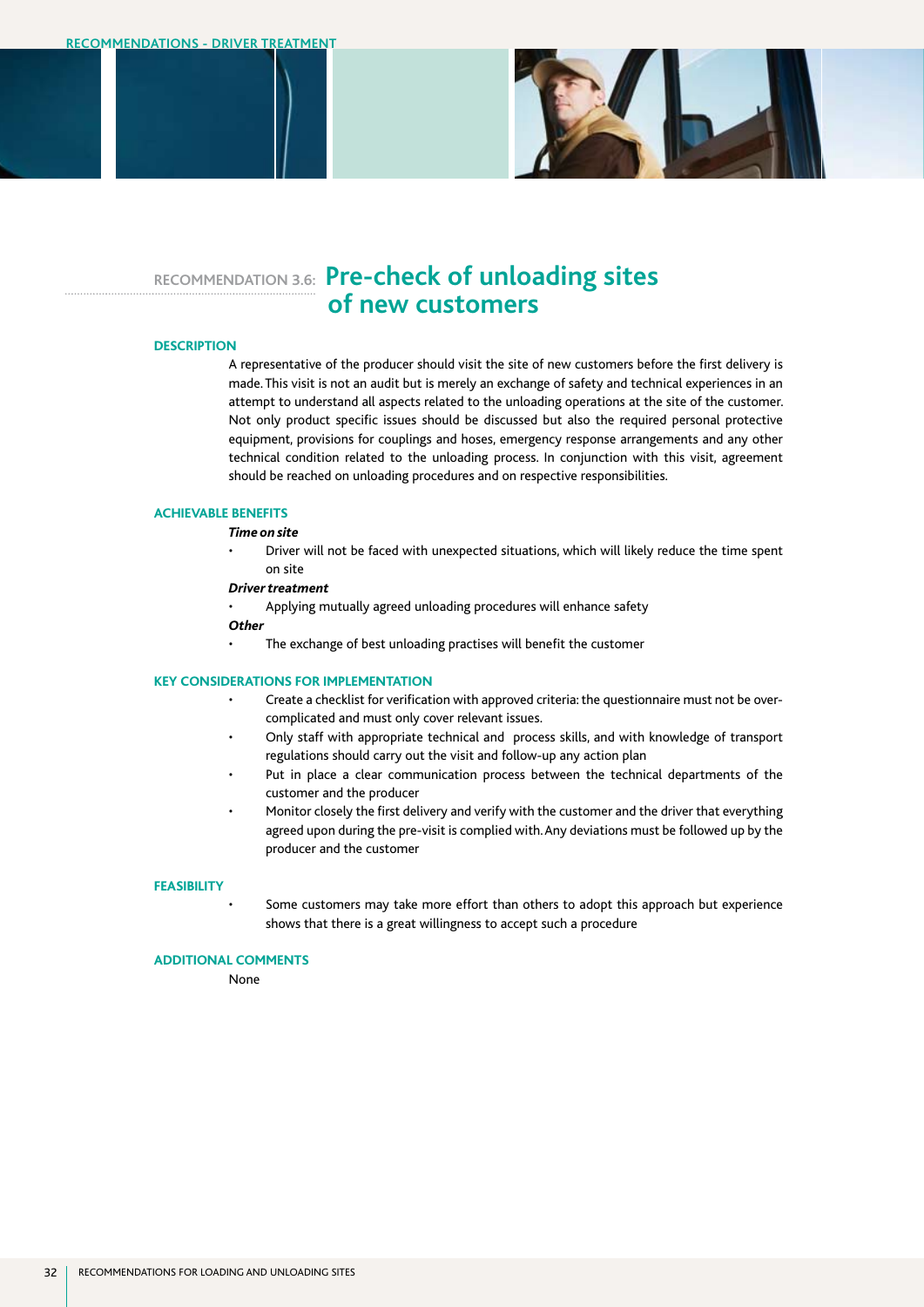**recommendations - driver treatment**



## **RECOMMENDATION 3.7: Provision of sanitary/rest rooms**

#### **Description**

Ensure that drivers can make use of suitable sanitary facilities on the (un)loading site as well as a place where they can take an appropriate rest if the activity allows.

#### **Achievable benefits**

#### *Driver treatment*

Drivers will feel respected and part of the site community and not someone who is just a "driver". In return they will show appreciation and respect for the personnel and rules of the site.

#### **Key considerations for implementation**

Ideally drivers should be able to benefit identical facilities as the personnel of the site but at least the following requirements should be met.

- • Adequate and clean sanitary/rest facilities
- The access to these facilities must be in an appropriate location and must be easily accessible for drivers.
- There need to be rules and regulations so that the drivers understand what is expected of them and of the consequences in case of abuse
- The use of these facilities should be monitored in order to check compliance with rules or detect scope for improvement.
- The installation of a communication system to alert drivers to go back to their vehicle can be considered

#### **Feasibility of implementation**

In most cases all that would be required is giving drivers access to existing facilities for site personnel.

#### **Additional comments**

*Example of Best Practice:*Several sites have already applied this and experienced that drivers indeed demonstrate more respect and behave better than if no facilities are put at their disposal.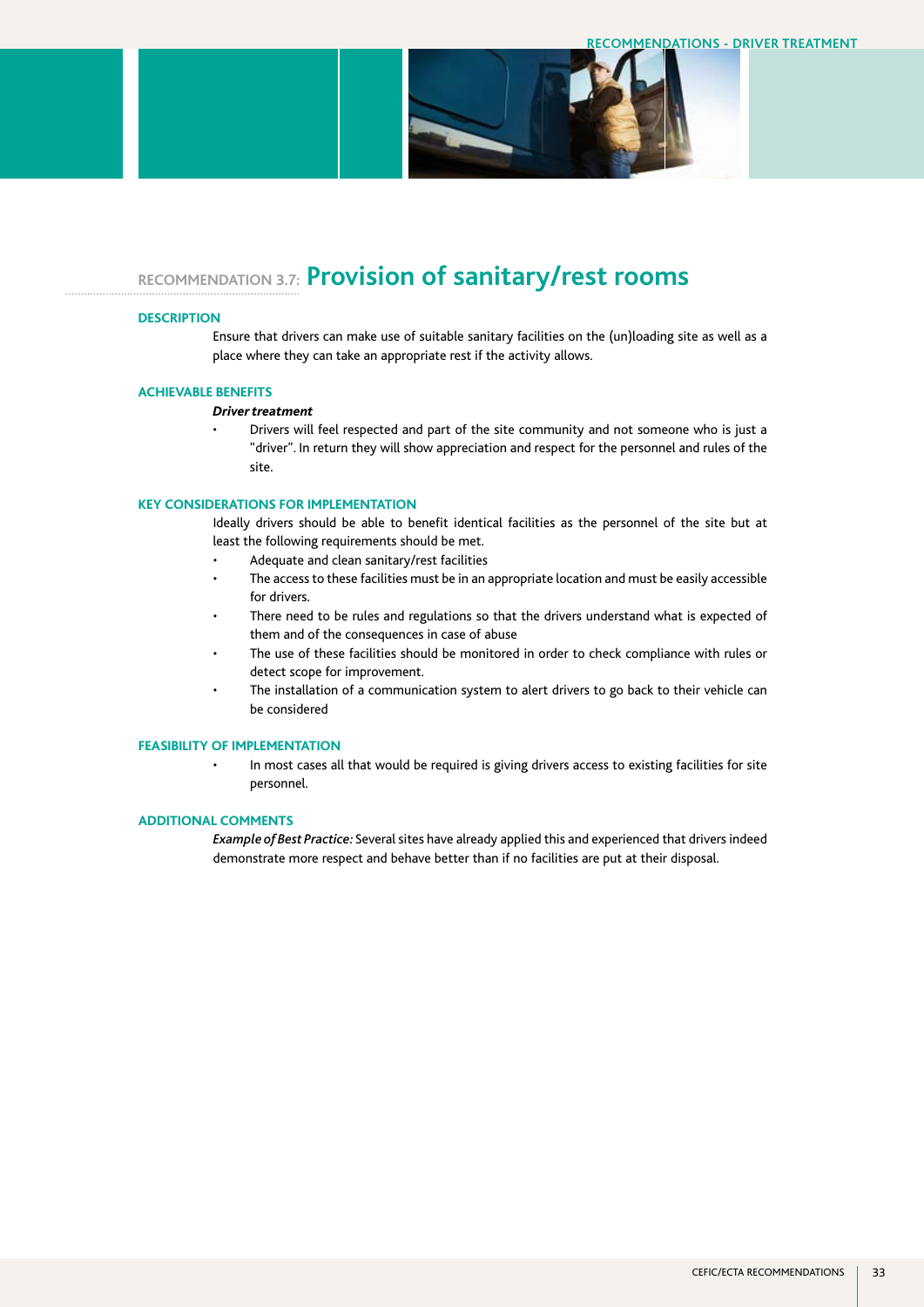

# **annex 1**



The following diagram illustrates a typical process flow,which is used at most loading and unloading sites:



Areas that should be targeted for reducing the time spent by a driver on site are marked in green. Other areas like adapting the lay-out of the site or introducing specific planning schedules may also play a role in reducing the time spent but their impact tends to be less significant or their implementation may require more time and effort.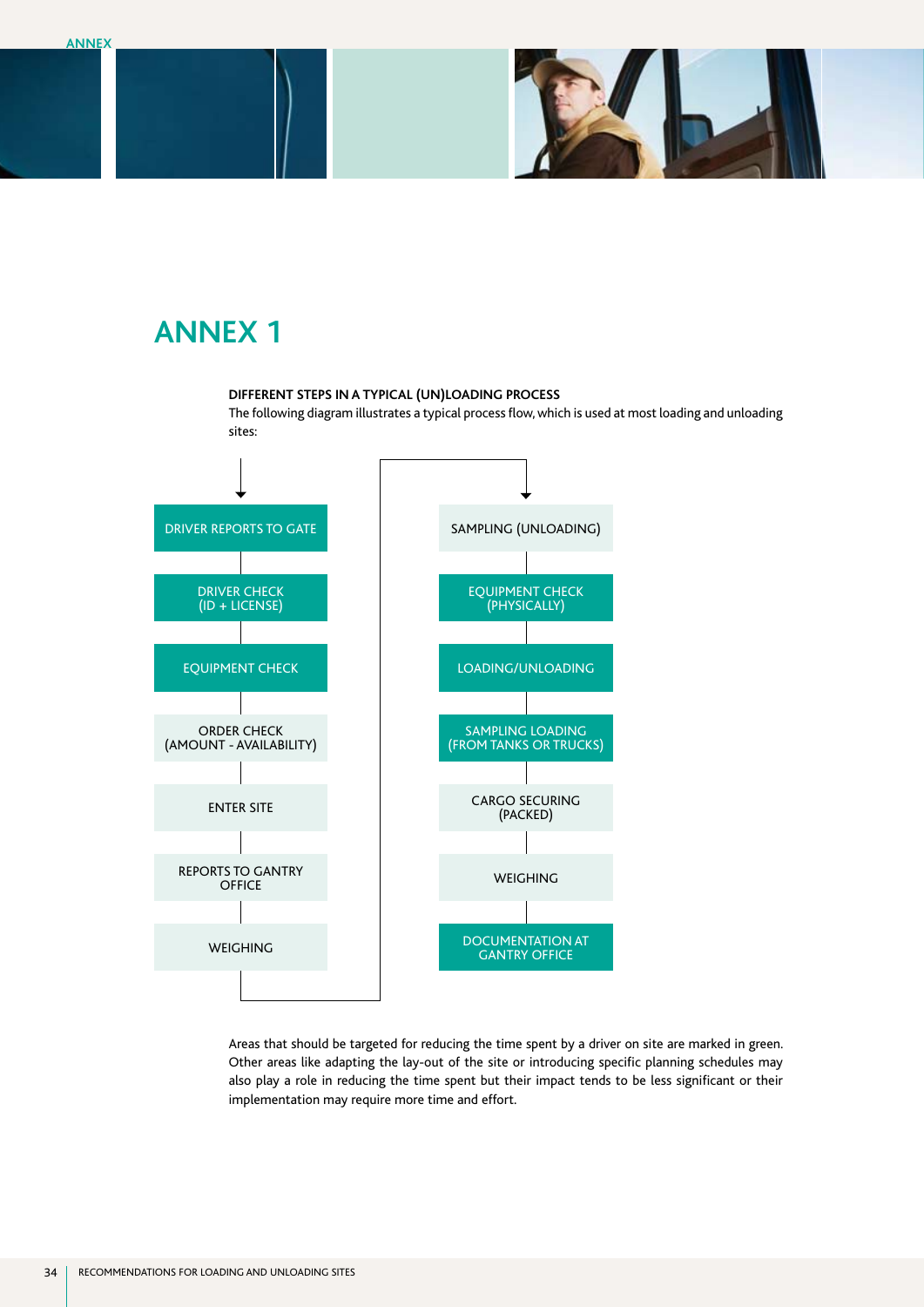

# **annex 2**

#### **Description (extract) of a working process for self-loading by a driver** (see recommendation 1.1)

| <b>Actions</b>                                                                                                  | <b>Driver</b> | <b>Production</b> |
|-----------------------------------------------------------------------------------------------------------------|---------------|-------------------|
| Checking entrance ticket of truck / tank container                                                              | X             |                   |
| Checking compliance with production order                                                                       |               | X                 |
| Loading order                                                                                                   |               | $\times$          |
| Checking tank container for SCS approval and for compliance with<br>specific safety requirements (control list) | X             |                   |
| Checking compliance with the legislation on the transport of<br>dangerous goods                                 | $\times$      |                   |
| Checking cleanliness of the tank container unit                                                                 | X             |                   |
| Checking of cleaning certificate and previous load                                                              | X             |                   |
| Observing not to load if foodstuff was a previous load                                                          | X             |                   |
| Positioning truck / tank container unit in the loading bay                                                      | X             |                   |
| Checking if the driver is authorised to self-load and check his/her<br>personal protective equipment            |               | $\times$          |
| Giving authorisation to load                                                                                    |               | $\chi$            |
| Determining required loading temperature                                                                        |               | X                 |
| Monitoring filling level of truck / tank container unit                                                         | X             |                   |
| Operational measures during loading                                                                             | X             |                   |
| <b>Operational measures after loading</b>                                                                       | $\times$      | $\times$          |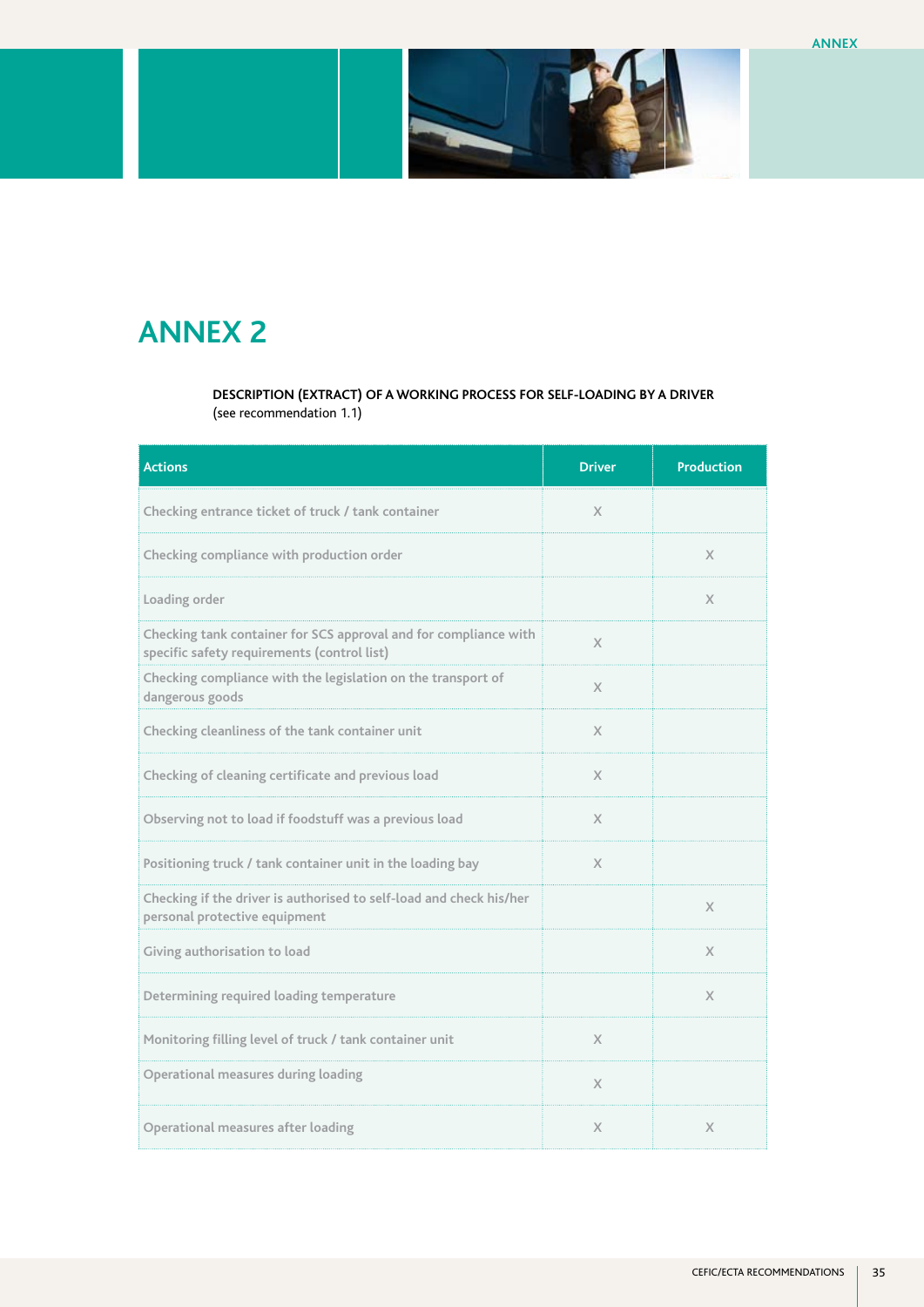# **annex 3**

**ANNEX**

**Example of a FORM FOR Reporting AN Unsafe Situation** (for an unloading operation) (see recommendation 3.2)

#### **General information**

| Ket nr <sup>.</sup> |                                                                                                                      |
|---------------------|----------------------------------------------------------------------------------------------------------------------|
| :stomer:            |                                                                                                                      |
| dress.              |                                                                                                                      |
|                     | Date of delivery:<br>and the contract of delivery:<br>and the contract of delivery:<br>and the contract of delivery: |
| Name employer :     |                                                                                                                      |
| Name driver:        |                                                                                                                      |

| <b>Delivery location</b>                                                                                                    | Y | N | N/A | <b>Comment</b> |
|-----------------------------------------------------------------------------------------------------------------------------|---|---|-----|----------------|
| Bad entrance or exit from site or discharge point                                                                           |   |   |     |                |
| Unloading from public road                                                                                                  |   |   |     |                |
| Operator absent during start up or completion<br>(driver has to connect/ disconnect himself)                                |   |   |     |                |
| Operator absent during unloading and no means<br>to contact the operator in case of an emergency or to<br>raise<br>an alarm |   |   |     |                |
| Risk for making a wrong connection (no marking, no<br>locks.)                                                               |   |   |     |                |
| Direct discharge into drums/IBC's                                                                                           |   |   |     |                |
| No earthing                                                                                                                 |   |   |     |                |
| Driver has to take sample himself and there is no means<br>to do this safely (sampling equipment, fall protection)          |   |   |     |                |
| No fire fighting equipment available                                                                                        |   |   |     |                |
| Split delivery (more than one unloading location on site<br>for one product)                                                |   |   |     |                |
| Unloading hoses in bad condition                                                                                            |   |   |     |                |
| No spill containment facilities on the unloading area                                                                       |   |   |     |                |
| Unloading flammable liquids with a compressor                                                                               |   |   |     |                |
| No safety shower                                                                                                            |   |   |     |                |
| Other unsafe conditions noticed?<br>If yes, please describe                                                                 |   |   |     |                |
| Comments                                                                                                                    |   |   |     |                |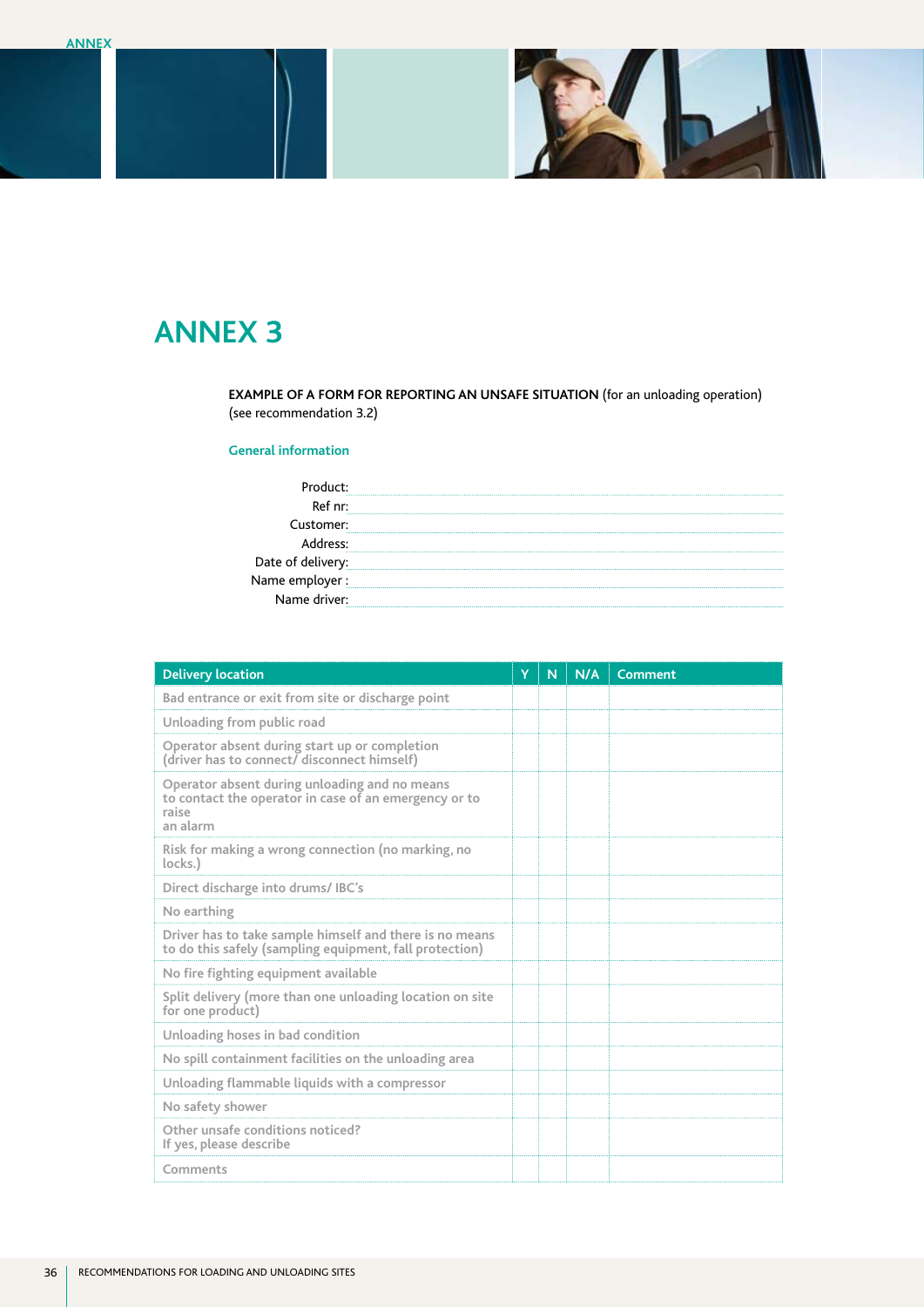

# **NOTES**

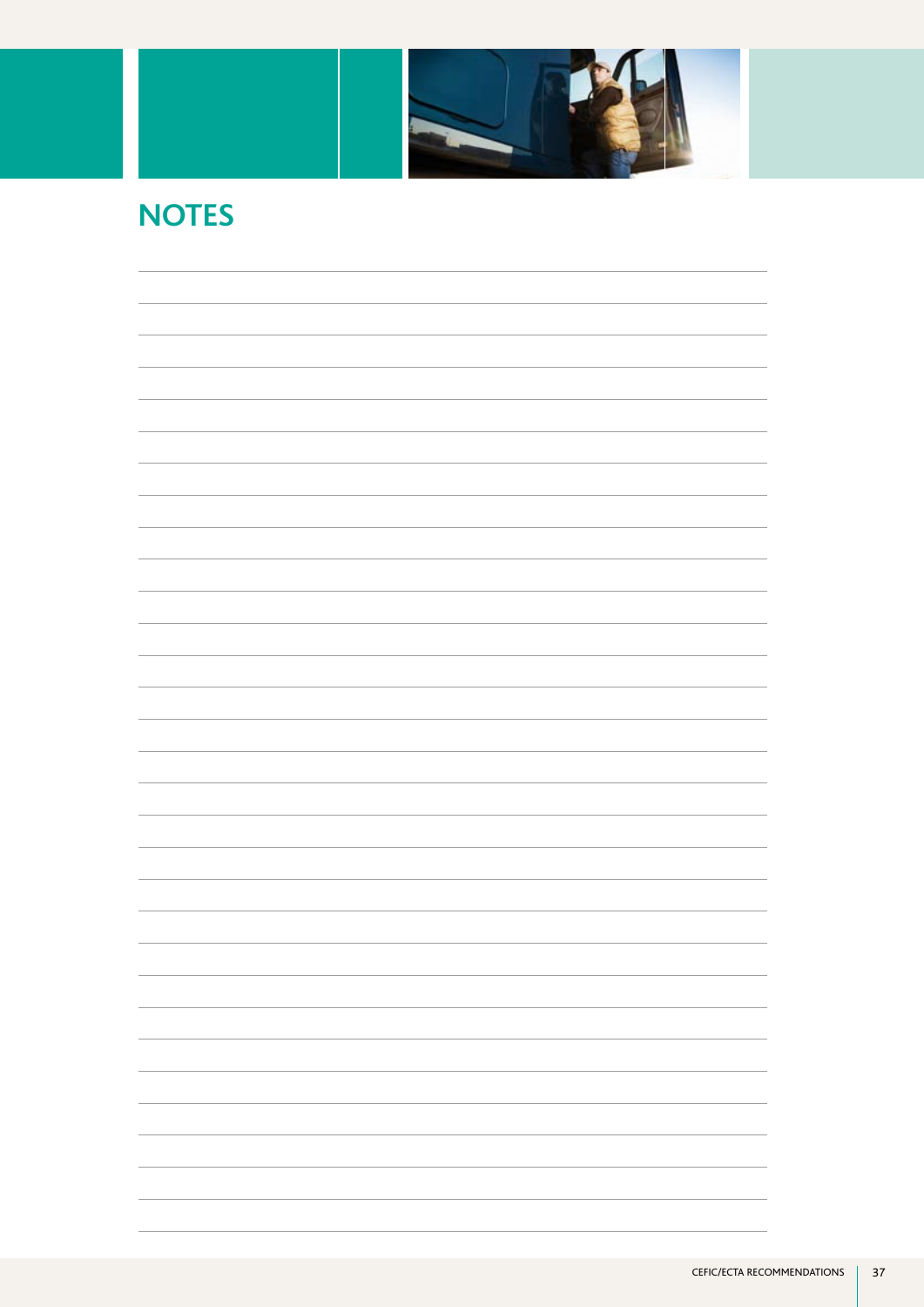# **NOTES**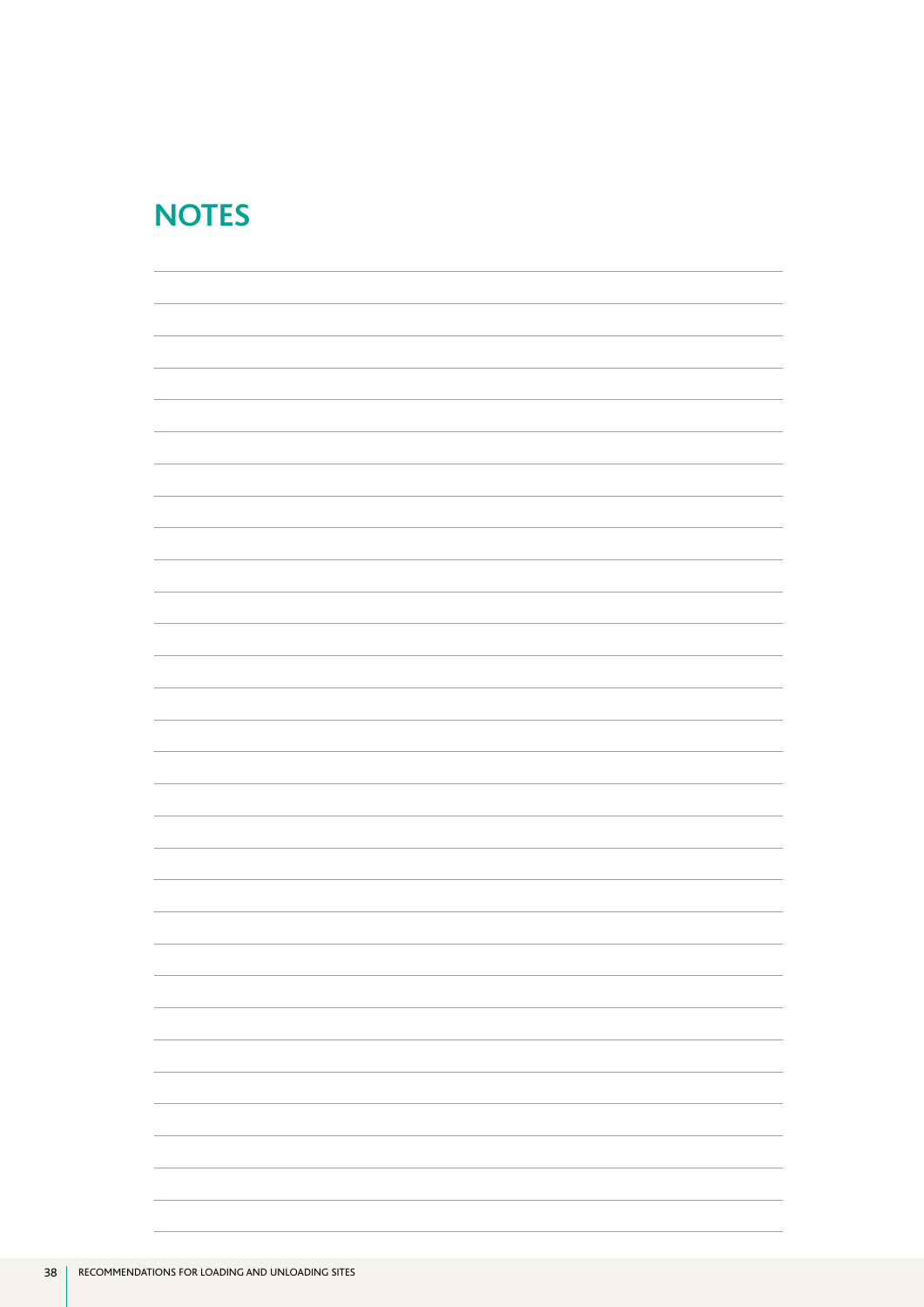# **Contacts**

The following persons participated in the development of these Recommendations:

Luc Biot (Vopak) • luc.biot@vopak.com Ed Bobelijn (Dow) • ecbobelijn@dow.com Bob Gielen (Shell Chemicals) • bob.gielen@shell.com Filip Jonckheere (Cefic) • fjo@cefic.be Michael Krainthaler (LKW Walter) • krainthaler@lkw-walter.com Paul Lancaster (BP Chemicals) • lancasp@bp.com Günter-Friedrich Maas (Hoyer) • guenter-friedrich.maas@hoyer-group.com Heinz Munder (Bertschi) • heinz.munder@bertschi.com Andrea Perego (Mapei) • a.perego@mapei.it Rose-Marie Pype (ECTA) • rose-marie.pype@epca.be Aurora Sanchez (Pañalon) • aurora.sanchez@panalon.com

## **DISCLAIMER**

This document is intended for information only and sets out recommendations for reducing the time spent by drivers at loading and unloading places and on improving their treatment. The information contained in these Recommendations is provided in good faith and, while it is accurate as far as the authors are aware, no representations or warranties are made about its completeness. It is not intended to be a comprehensive guide to all detailed aspects of this issue. No responsibility will be assumed by the participating associations, Cefic and ECTA, in relation to the information contained in these Recommendations.